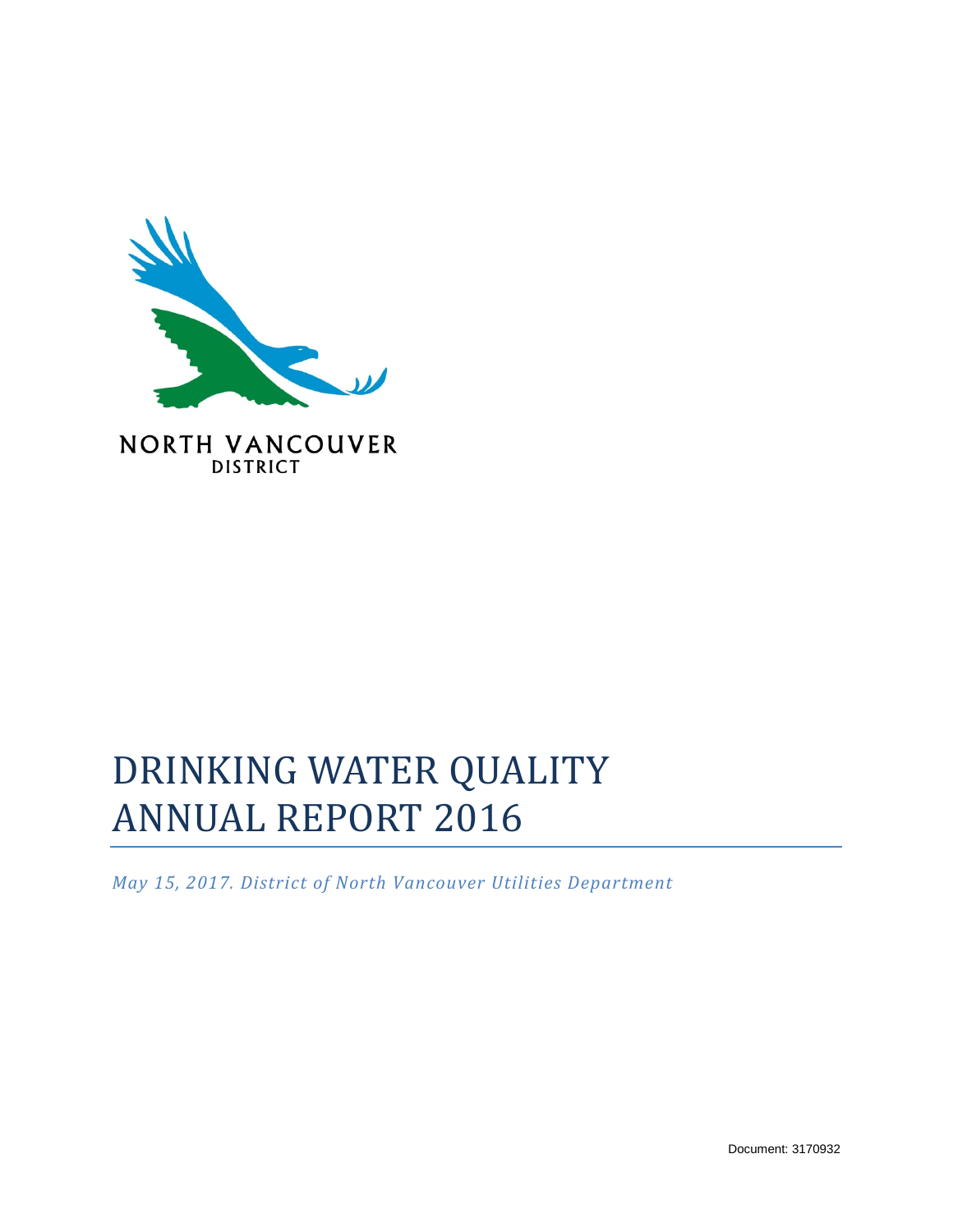#### **Table of Content**

| $\mathbf{1}$ |     |  |  |  |  |  |  |  |  |
|--------------|-----|--|--|--|--|--|--|--|--|
| 2            |     |  |  |  |  |  |  |  |  |
|              | 2.1 |  |  |  |  |  |  |  |  |
|              | 2.2 |  |  |  |  |  |  |  |  |
| 3            |     |  |  |  |  |  |  |  |  |
|              | 3.1 |  |  |  |  |  |  |  |  |
|              | 3.2 |  |  |  |  |  |  |  |  |
|              | 3.3 |  |  |  |  |  |  |  |  |
|              | 3.4 |  |  |  |  |  |  |  |  |
|              | 3.5 |  |  |  |  |  |  |  |  |
|              | 3.6 |  |  |  |  |  |  |  |  |
|              |     |  |  |  |  |  |  |  |  |
|              | 3.7 |  |  |  |  |  |  |  |  |
|              | 3.8 |  |  |  |  |  |  |  |  |
|              | 3.9 |  |  |  |  |  |  |  |  |
| 4            |     |  |  |  |  |  |  |  |  |
|              |     |  |  |  |  |  |  |  |  |
|              |     |  |  |  |  |  |  |  |  |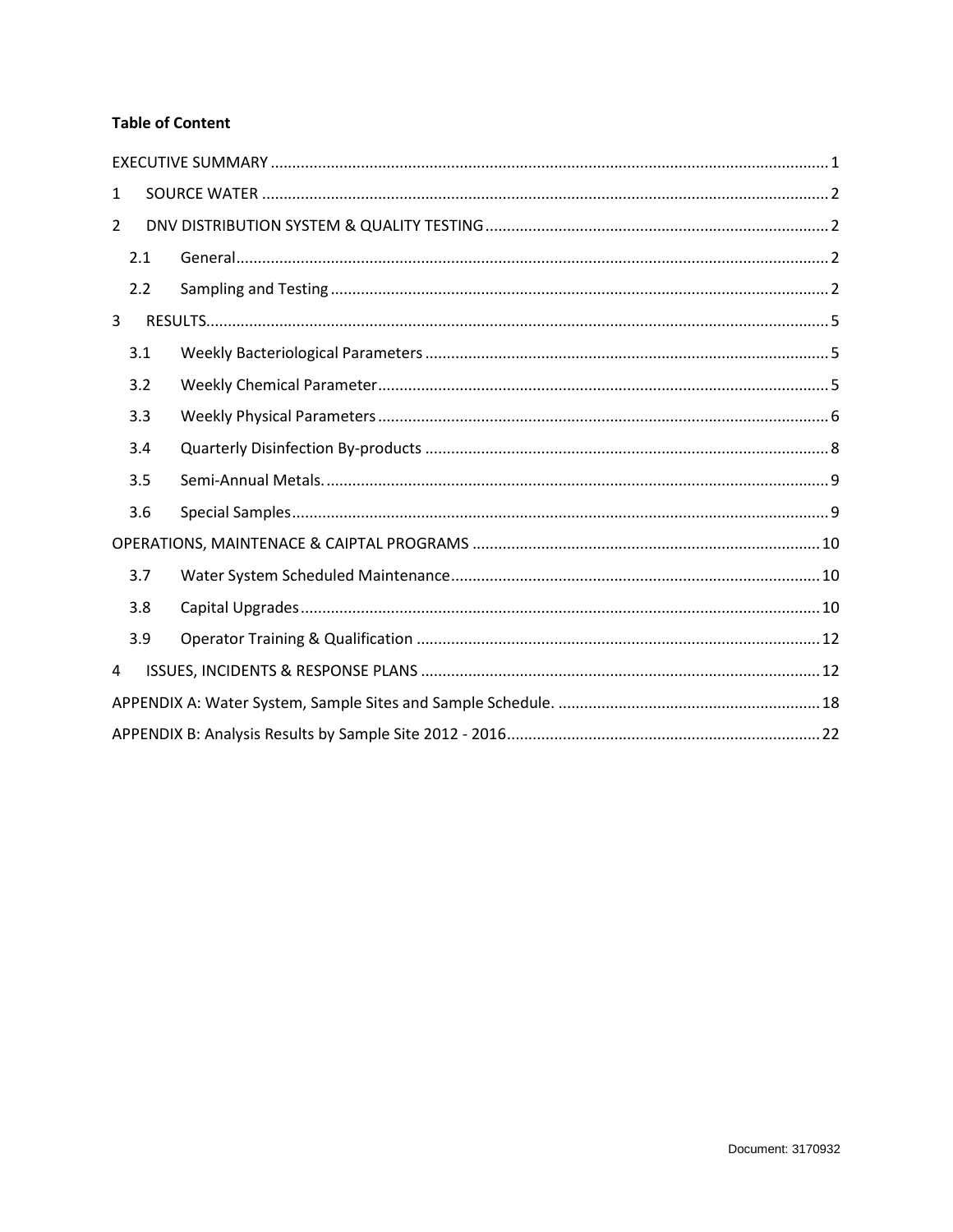#### <span id="page-2-0"></span>**EXECUTIVE SUMMARY**

This report is the sixteenth Drinking Water Quality Annual Report prepared by the DNV and provides DNV water consumers with information about the quality of their potable water and the programs that supported the drinking water system. Submission of this report to the Office of the Medical Health Officer for North Shore Vancouver Coastal Health fulfills a regulatory obligation under the Drinking Water Protection Regulation and supports our application to the Medical Health Officer for our annual Drinking Water System Permit to operate a potable water system. It adheres to Metro's "Water Quality Monitoring And Reporting Plan For The GVRD and Member Municipalities – 2006" , a template for all municipalities within Metro Vancouver to report annually on water quality results and issues.

Metro and the DNV employ a multi-barrier science based approach that encompasses water from the source to the point of delivery to consistently deliver a reliable supply of safe drinking water. All potable water supplied to DNV was treated through Metro's Seymour Capilano Filtration Plant. In 2016, 99.98% of the District of North Vancouver (DNV) water samples met or exceeded regulatory requirements. The combined efforts of the Greater Vancouver Water District (GVWD or Metro) and the DNV once again resulted in an excellent year for water quality for our customers.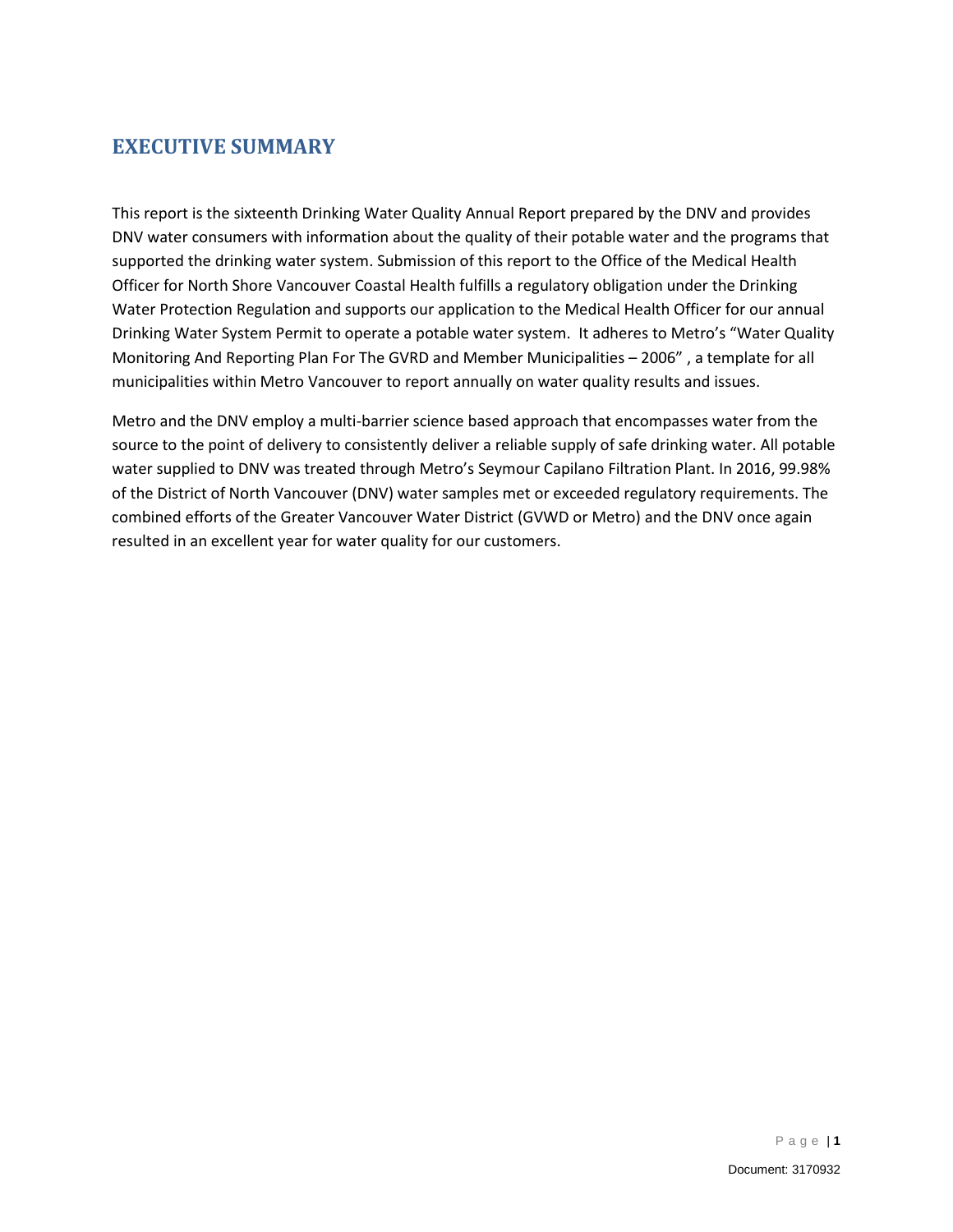#### <span id="page-3-0"></span>**1 SOURCE WATER**

Metro supplies the DNV with 100% of its potable water from their Capilano and Seymour surface water reservoir sources. Metro uses multiple barriers to protect safe drinking water including watershed protection, water treatment, sampling and testing and ongoing operation of the water transmission system.

Prior to 2009, Metro's only form of treatment for both the Capilano and Seymour sources was primary disinfection using chlorine. In 2010 all Seymour water was treated at the Seymour Capilano Filtration Plant (SCFP). In 2015 the twin tunnel delivery system was brought into full operation linking the Capilano water source to the SCFP. This milestone significantly reduced historic water quality issues and concerns.

Metro analyses source water for bacteriological, chemical and physical parameters according to the "BC Safe Drinking Water Regulation" (the regulation) and the "Water Quality Monitoring And Reporting Plan For The GVRD and Member Municipalities – 2006" (the plan). The "2016 - GVWD Quality Control Annual Report" summarises water quality for all of the Metro Vancouver service area and is made available on their website [www.metrovancouver.org.](http://www.metrovancouver.org/) The report demonstrates that drinking water supplied by Metro to DNV met or exceeded all water quality standards and guidelines in 2016.

# <span id="page-3-1"></span>**2 DNV DISTRIBUTION SYSTEM & QUALITY TESTING**

#### <span id="page-3-2"></span>**2.1 General**

The DNV water distribution system delivers potable water to its customers via a waterworks system incorporating approximately 364 km of water mains, 7 water pumping stations, 11 water storage reservoirs, and 36 pressure reducing stations. A population of approximately 88,000 is served through approximately 21,000 service connections.

In 2016, Metro delivered 19.2 million cubic metres of water to the DNV distribution system through nineteen different connections. A map of the overall water system, showing pressure zones is included in Appendix A.

#### <span id="page-3-3"></span>**2.2 Sampling and Testing**

Sampling is performed in three scheduled categories according to the requirement of the Drinking Water Protection Regulation (the Regulation),

- 1. *Weekly:* Bacteriological, Chemical and Physical Parameters.
- 2. *Quarterly*: Disinfection by-products
- 3. *Semi Annually*: Metals.

Health Canada's Guideline for Drinking Water Quality (the Guideline) set the maximum acceptable concentrations for sample quality parameters.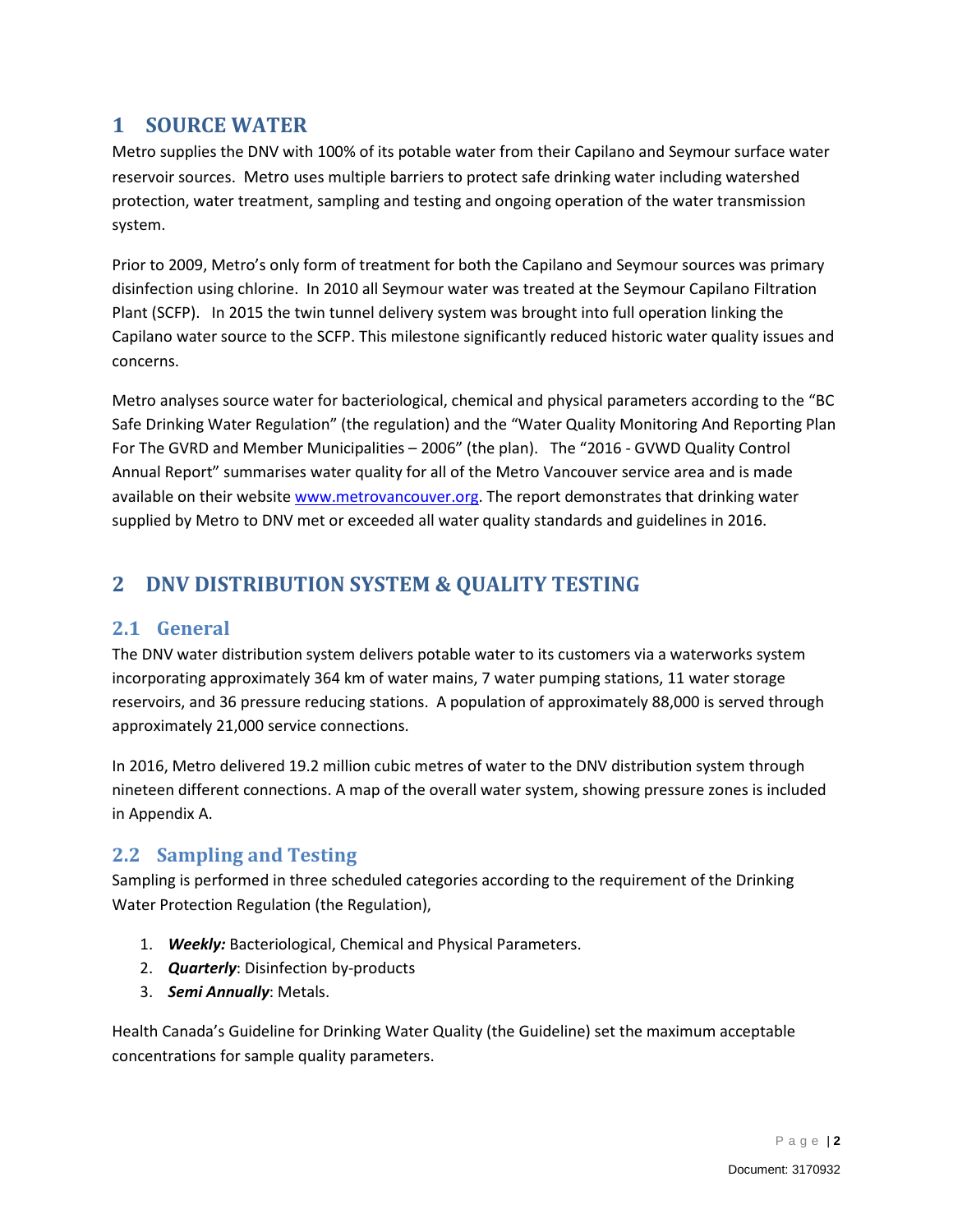All samples are collected by DNV staff and transported to the certified Metro lab for analysis and reporting with the exception of temperature and free chorine residual, which are analysed and recorded by DNV staff at the time of sampling. Appendix A includes a map of the overall water system with sampling site labeled, a list of the sample site locations and the annual sampling schedule.

#### *Weekly Samples*

In 2016 DNV staff collected a total of 1330 regular scheduled samples from 39 sample sites or an average of 111 samples per month. This exceeds the Regulations population based sample requirement for DNV of 34 sites and 86 samples per month. Sample collection is scheduled weekly on a rotating basis using strategic grouping of sample sites distributed across the district. Typically 13 samples are collected twice each week for a total of 26 samples per week.

Locations of weekly sample points are distributed according to the regulation recommendations as follows;

- 10% of sampling points at "source" (supply points off Metro transmission mains)
- 40% of sampling points at locations with medium flow
- 40% of sampling points at locations with low flow
- 10% of sampling points at system dead-ends (very low flow)

Weekly Samples are analysed in three categories bacteriological, chemical and physical parameters.

- Bacteriological parameters tested include Escherichia coli (E coli), total coliform and heterotrophic plate count (HPC).
- Chemical parameter is free chlorine residual.
- Physical parameters tested are turbidity and temperature.

Figure 1 below shows the number of sample collection on a monthly basis.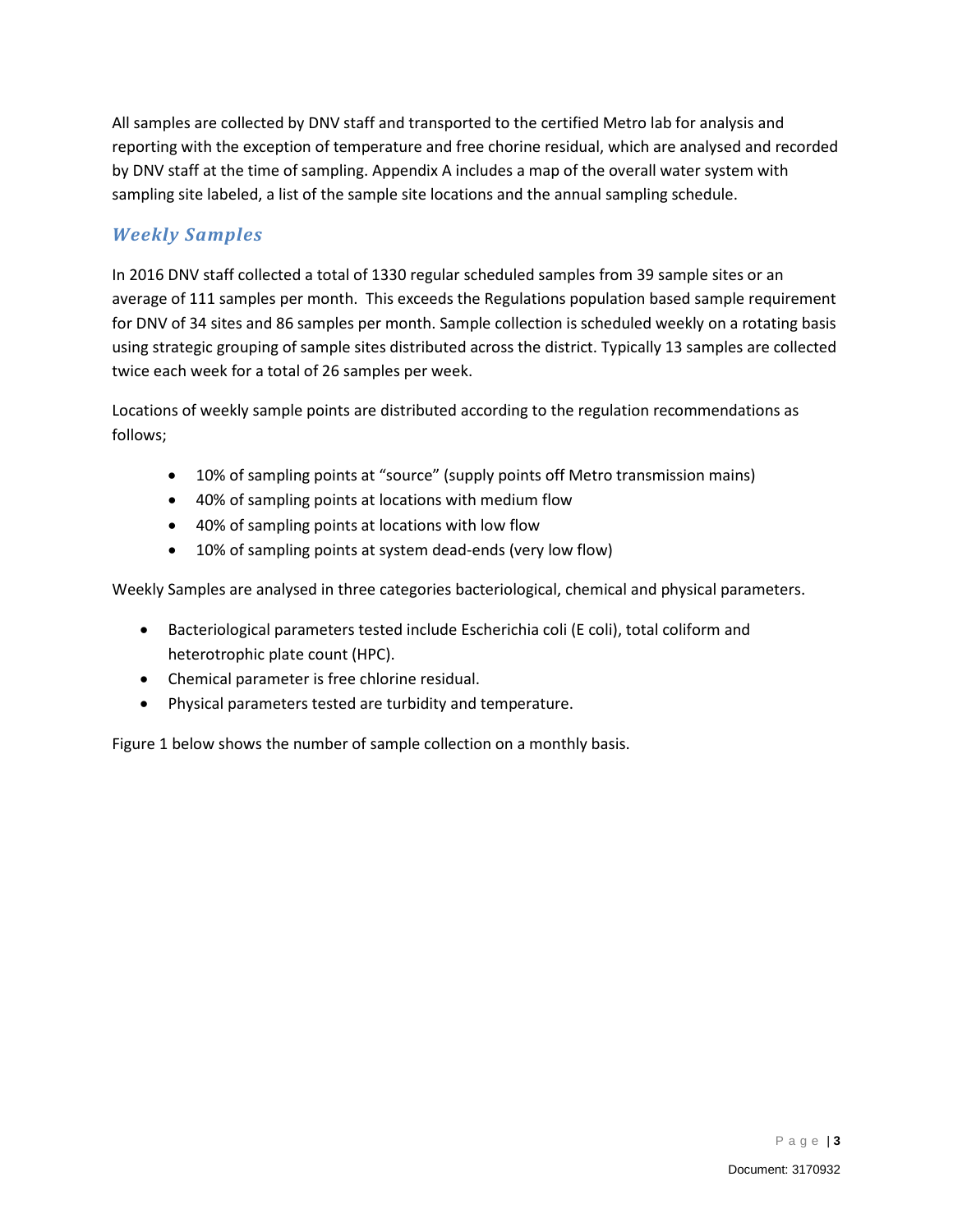#### **DISTRICT OF NORTH VANCOUVER - 2016**



#### **Figure 1. Number of Scheduled Weekly Samples Collected**

#### *Disinfection By-Products*

Haloacetic acids (HAA) and Trihalomethanes (THM) are by-products of the water treatment with chorine. The Guideline maximum allowable concentrations for the running quarterly averages are 0.08 for HAA and 0.1 mg/L for THM.

DNV staff collected 16 samples for disinfection by-product testing of in conformance with the regulation.

A measurement of pH in the distribution system is made at the same time as the disinfection byproducts at one of the four locations on a quarterly basis. The Guideline does not provide a required value but sets a target range of 7.0-10.5 and is primarily for corrosion control.

#### *Semi-Annual Metal Samples*

In 2016 DNV staff collected eight samples for analysis at 4 locations for metal testing in conformance with regulatory requirements.

#### *Special Samples*

In addition to the scheduled weekly, quarterly and semi-annual samples special samples are collected and analysed when warranted for water quality complaint, operational concern or maintenance activity. The majority of complaints in the DNV are for discolored water. All water quality complaints are investigated with the vast majority ultimately determined to be a direct and unintentional consequence of DNV activities such as water main flushing or hydrant flow testing. In 2016 a total of 85 special samples were collected and analysed.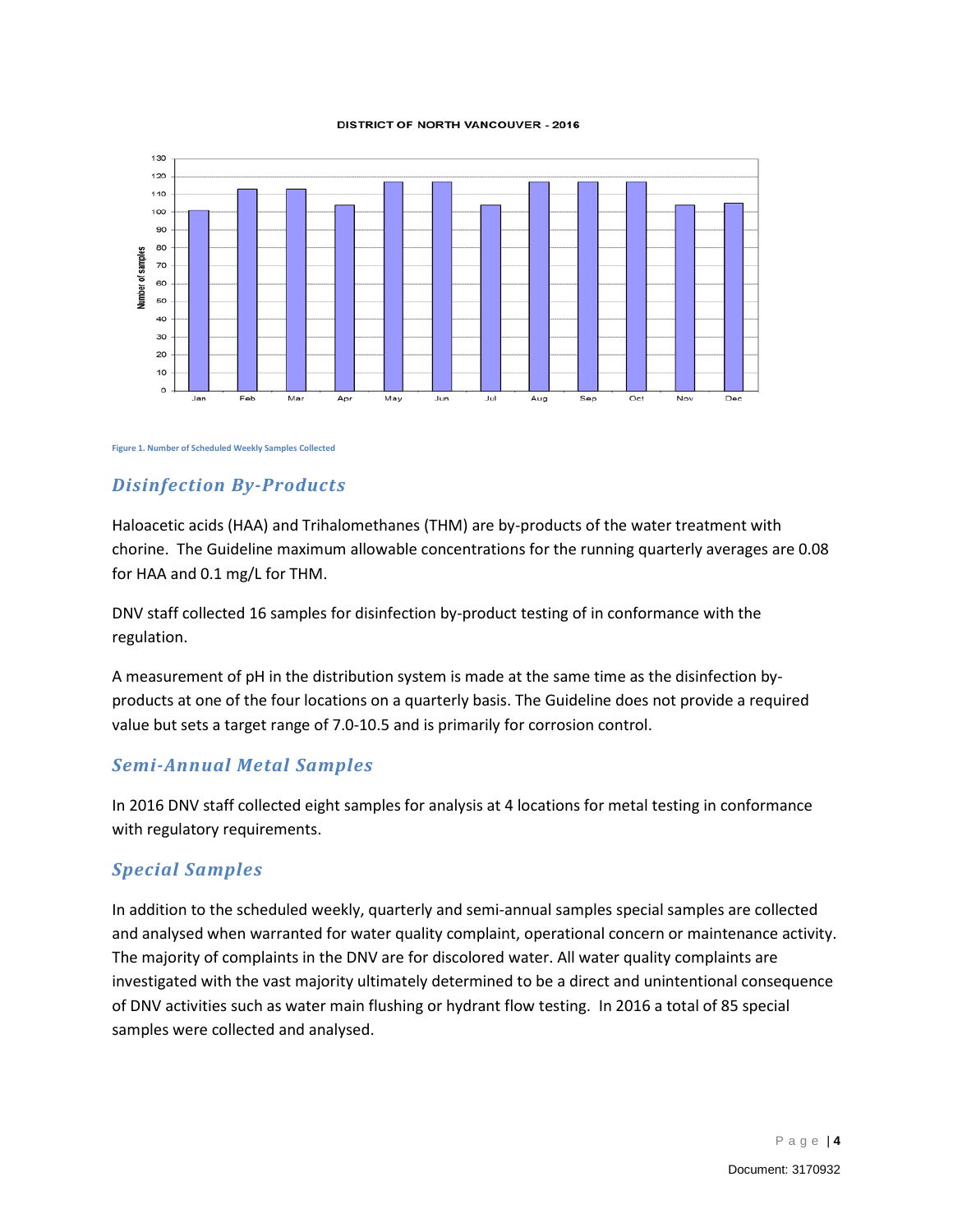#### <span id="page-6-0"></span>**3 RESULTS**

The DNV water sampling program meets the regulatory requirements for sample location, testing frequency and sample quantity. Samples results are provided by Metro to DNV on a weekly basis and reviewed internally upon receipt. The weekly sample results (free chlorine residual, total Coliform, Ecoli, HPC, turbidity and temperature) for each sample site are presented Appendix B. A summary of the results on a parameter by parameter basis is provided below.

#### <span id="page-6-1"></span>**3.1 Weekly Bacteriological Parameters**

Bacteriological standards for water distribution systems are dictated by the requirements of the regulation and the Health Canada's [Guidelines for Canadian Drinking Water](http://www.hc-sc.gc.ca/ewh-semt/pubs/water-eau/index-eng.php) Quality which provide the following criteria:

- **E. coli:** Zero detectable E. coli per 100 mL sample.
- **Total Coliform:** 10 or less total coliform per 100 mL sample and 90% or more of the samples for a given month must have zero detectable total coliform per 100 mL sample.
- **HPC:** No maximum acceptable concentration limit provided. Increases in HPC concentrations above baseline level of 500 CFU/mL s are undesirable.

All samples collected in 2016 met the guidelines for safe drinking water. There were zero occurrences of detectable E-coli or Total Coliform. All samples collected in 2016 were below the recommended maximum HPC. The annual DNV average HPC for the last five years is presented below.



**Figure 2. HPC Five Year Annual Averages**

#### <span id="page-6-2"></span>**3.2 Weekly Chemical Parameter**

In 2016 there were zero samples that had less free chorine than the recommended minimum of 0.20 mg/L. The 2016 average chlorine residual was 0.69 mg/L. The annual DNV average free chlorine for the past 5 years is presented below.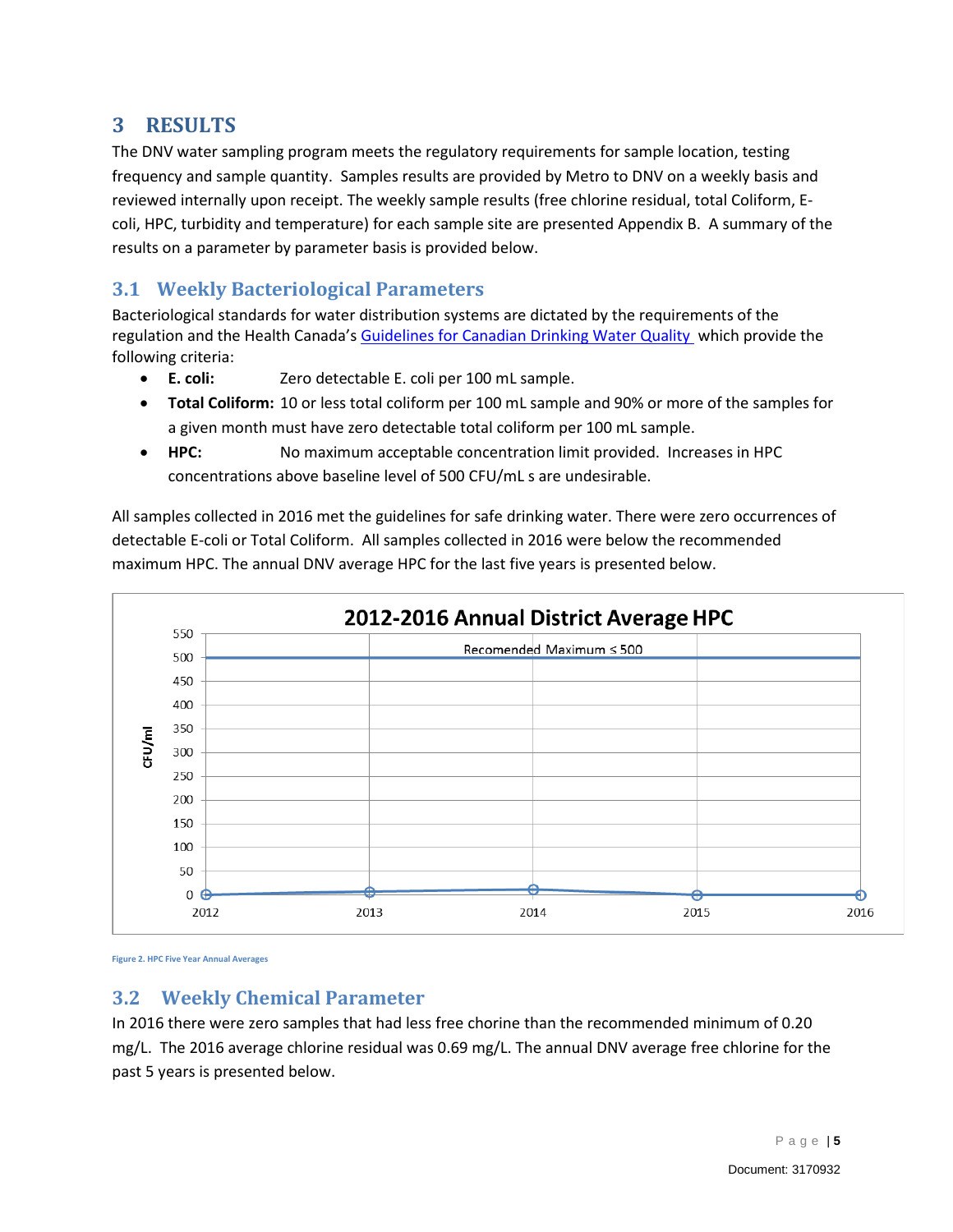

**Figure 3. Free Cl2 Five Year Annual Averages.**

## <span id="page-7-0"></span>**3.3 Weekly Physical Parameters**

#### *Turbidity.*

The Nephelometric Turbidity Unit (NTU) is used to test and record the turbidity in water. The target NTU is < 1 or "best possible" and should not exceed 5.0 in distribution systems according to the guideline. The average annual turbidity for 2016 was 0.2 NTU. In 2016 six samples, or 0.5%, from six different locations tested above 1 NTU, two samples tested above 5.0 NTU. All other parameters were within acceptable ranges for all six samples. The next sample for all six locations tested below the target NTU.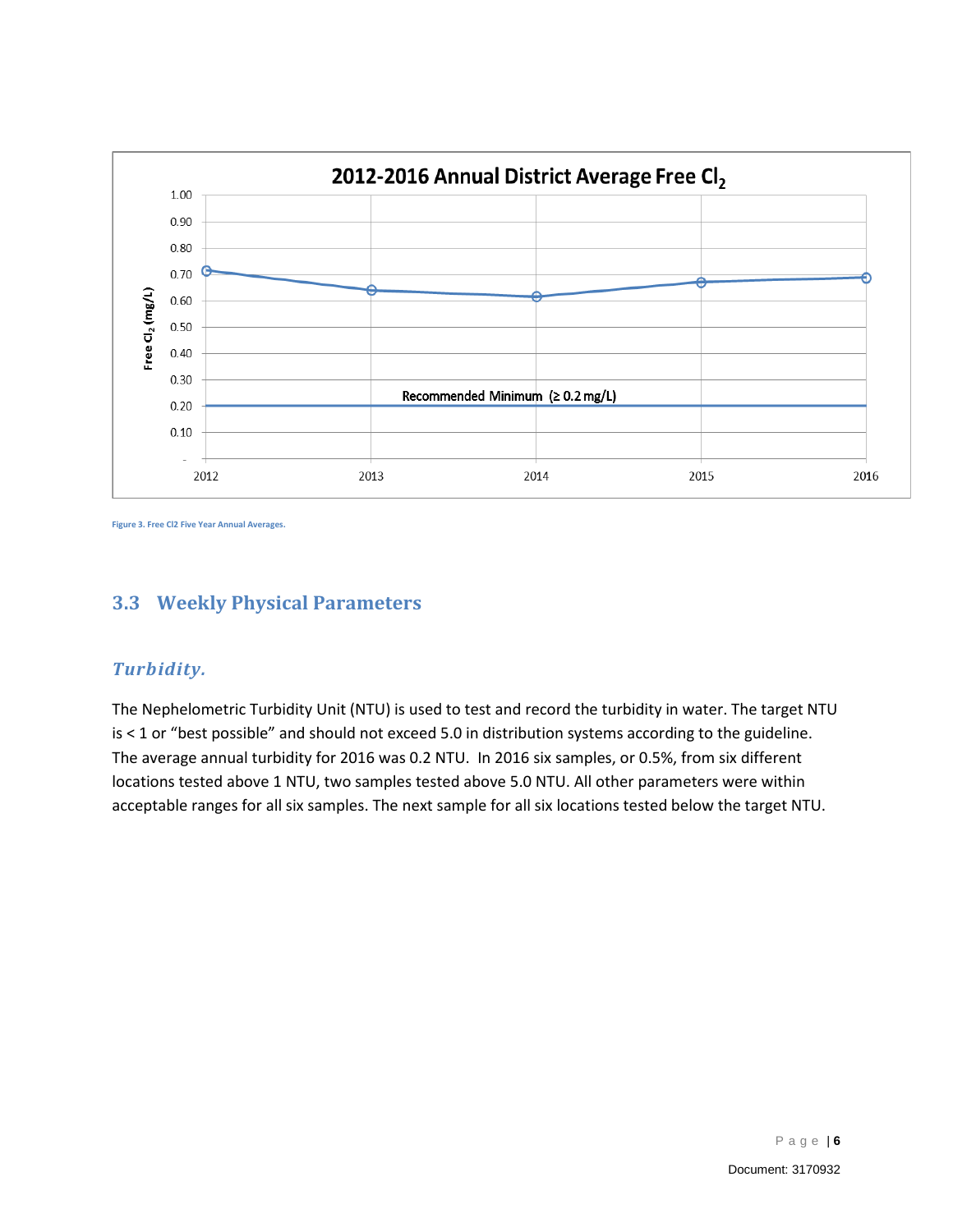

**Figure 4. Turbidity Five Year Annual Averages.**

#### *Temperature*

The guidelines provide an aesthetic objective for water temperature at less than or equal to 15°C. In 2016, 114 samples or 8.6 % of the samples were above 15°C and occurred during the months of August and September only.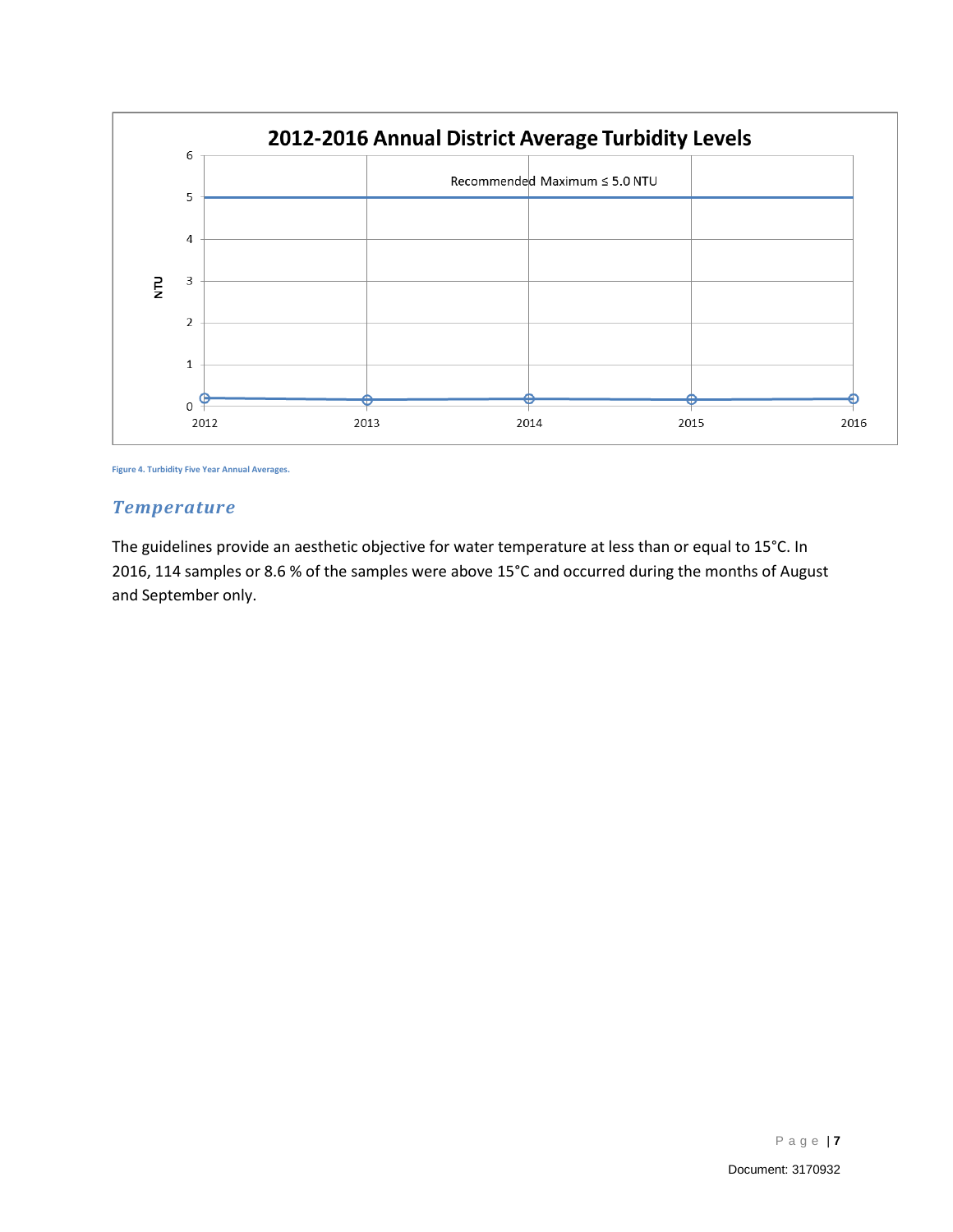## <span id="page-9-0"></span>**3.4 Quarterly Disinfection By-products**

**Quarterly disinfection by-products tested were well below guideline limits and are presented below in** Table 1. The average pH for our system in 2016 was 7.3.

|                                                    |                                   |                       | THM (ppb)                                                          |                       | HAA (ppb)                                                         |
|----------------------------------------------------|-----------------------------------|-----------------------|--------------------------------------------------------------------|-----------------------|-------------------------------------------------------------------|
| <b>Sample</b>                                      | Date Sampled                      | Total Trihalomethanes | <b>Total THM Quarterly</b><br>Average<br>(Guileline Limit 100 ppb) | Total Haloacetic Acid | <b>Total HAA Quarterly</b><br>Average<br>(Guileline Limit 80 ppb) |
| <b>DNV-727</b>                                     | 3/1/2016                          | 20.7                  | 21                                                                 | 19.1                  | 19                                                                |
| <b>DNV-727</b>                                     | 5/31/2016                         | 16.1                  | 18                                                                 | 15.1                  | 17                                                                |
| <b>DNV-727</b>                                     | 9/1/2016                          | 26                    | 21                                                                 | 17.2                  | 17                                                                |
| <b>DNV-727</b>                                     | 10/18/2016                        | 25                    | 22                                                                 | 23.9                  | 19                                                                |
| <b>DNV-733</b><br><b>DNV-733</b><br><b>DNV-733</b> | 3/1/2016<br>5/31/2016<br>9/1/2016 | 25.3<br>24.2<br>32    | 25<br>25<br>27                                                     | 24.9<br>21.8<br>20.5  | 25<br>23<br>22                                                    |
| <b>DNV-733</b>                                     | 10/18/2016                        | 22                    | 26                                                                 | 23.1                  | 23                                                                |
| <b>DNV-734</b><br><b>DNV-734</b>                   | 3/1/2016<br>5/31/2016             | 21.6<br>16.8          | 22<br>19                                                           | 21.1<br>19            | 21<br>20                                                          |
| <b>DNV-734</b>                                     | 9/1/2016                          | 24                    | 21                                                                 | 16.4                  | 19                                                                |
| <b>DNV-734</b>                                     | 10/18/2016                        | 25                    | 22                                                                 | 25.3                  | 20                                                                |
| <b>DNV-736</b>                                     | 3/1/2016                          | 21.7                  | 22                                                                 | 24.9                  | 25                                                                |
| <b>DNV-736</b>                                     | 5/31/2016                         | 19.5                  | 21                                                                 | 23.2                  | 24                                                                |
| <b>DNV-736</b>                                     | 9/1/2016                          | 27                    | 23                                                                 | 18.1                  | 22                                                                |
| <b>DNV-736</b>                                     | 10/18/2016                        | 15                    | 21                                                                 | 23.9                  | 23                                                                |
|                                                    |                                   |                       | Table 1. Quarterly Disinfection By-products 2016 Results           |                       |                                                                   |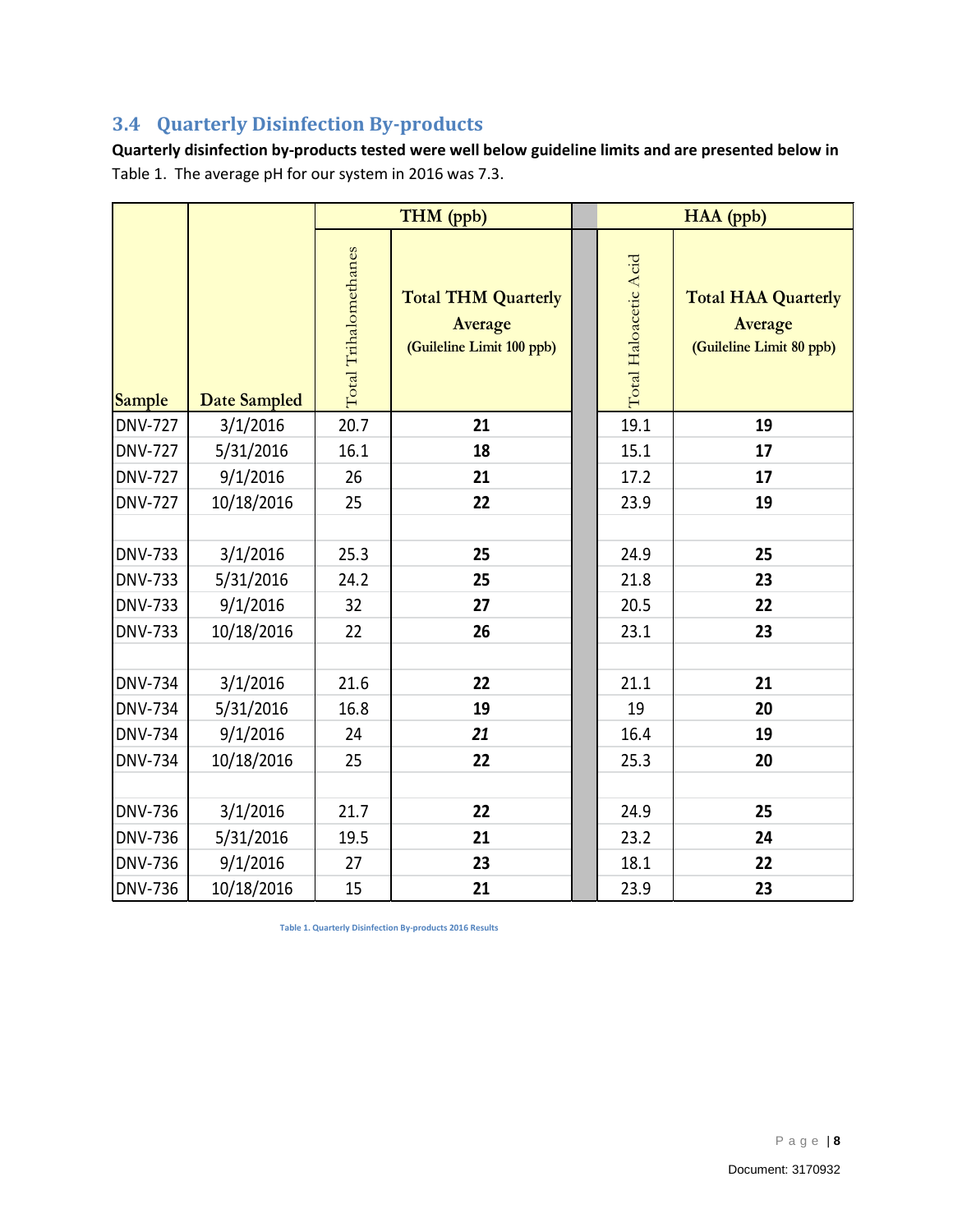#### <span id="page-10-0"></span>**3.5 Semi-Annual Metals.**

A total of eight samples for metals, including copper, lead and zinc, were collected from four locations in 2016. Sample locations, results, and maximum concentrations are given in Table 2 below. All samples tested for metals were below the maximum acceptable concentration guidelines for Canadian Drinking Water Quality. Where no guideline value is provided it is because Health Canada has determined that there is currently no scientific evidence of detrimental health effects at the levels typically found in drinking water.

|                                   | Site ID                                      | DNV-721           |                 |                | DNV-730           | DNV-734          |            | DNV-747             |                                                      |  |                  |                |                  |
|-----------------------------------|----------------------------------------------|-------------------|-----------------|----------------|-------------------|------------------|------------|---------------------|------------------------------------------------------|--|------------------|----------------|------------------|
|                                   | <b>Site Description</b>                      | 2838 Panorama Dr. |                 |                | Braemar Reservoir | 1181 West 22nd   |            | 1231 Lennox St. PRV |                                                      |  |                  |                |                  |
| Parameter : Guideline             | <b>Sample Date</b>                           | 5/17/2016 7:45    | 10/27/2016 8:50 |                |                   |                  |            |                     | 5/17/2016 8:45<br>10/27/2016 11:35<br>5/17/2016 9:10 |  | 10/27/2016 11:55 | 5/17/2016 8:05 | 10/27/2016 10:35 |
| Limit(µg/L)                       | Sample Type                                  | REG - GRAB        | REG - GRAB      | REG - GRAB     | REG - GRAB        | REG - GRAB       | REG - GRAB | REG - GRAB          | REG - GRAB                                           |  |                  |                |                  |
| Aluminum Total 200 µg/L *         |                                              | 24                | 40              | 22             | 39                | 22               | 34         | 23                  | 43                                                   |  |                  |                |                  |
| Antimony Total $6 \mu g/L$        | < 0.5<br>< 0.5                               |                   | < 0.5           | < 0.5          | < 0.5             | < 0.5            | < 0.5      | < 0.5               |                                                      |  |                  |                |                  |
|                                   | Arsenic Total $10 \mu g/L$<br>< 0.5<br>< 0.5 |                   | < 0.5           | < 0.5          | < 0.5             | < 0.5            | < 0.5      | < 0.5               |                                                      |  |                  |                |                  |
| Barium Total 1000 µg/L            |                                              | 3.5<br>3.1        |                 | 2.5            | 3.2               | 2.6              | 3.3        | 2.5                 | 3.3 <sup>2</sup>                                     |  |                  |                |                  |
| Boron Total 5000 µg/L             |                                              | <10<br><10        |                 | < 10           | <10               | <10              | <10        | <10                 | <10                                                  |  |                  |                |                  |
| Cadmium Total $5 \mu g/L$         |                                              | < 0.2<br>< 0.2    |                 | < 0.2          | < 0.2             | < 0.2            | < 0.2      | < 0.2               | < 0.2                                                |  |                  |                |                  |
| <b>Calcium Total</b> none         |                                              | 3440<br>3370      |                 | 3060           | 2950              | 3010             | 2860       | 3040                | 2880                                                 |  |                  |                |                  |
| Chromium Total 50 $\mu$ g/L       |                                              | 0.25<br>0.26      |                 | 0.23           | 0.25              | 0.21             | 0.21       | 0.23                | 0.21                                                 |  |                  |                |                  |
|                                   | Cobalt Total none<br>< 0.5<br>< 0.5          |                   | < 0.5           | < 0.5          | < 0.5             | < 0.5            | < 0.5      | < 0.5               |                                                      |  |                  |                |                  |
| Copper Total 1000 µg/L            | 2.3<br>1.2                                   |                   |                 | 0.7            | 0.6               | 6.8              | 8.2        | < 0.5               | < 0.5                                                |  |                  |                |                  |
| Iron Total $\leq$ 300 $\mu$ g/L   |                                              | 10                | 22              | 5              | 9                 | 6                | 14         | < 5                 | < 5                                                  |  |                  |                |                  |
| Lead Total $10 \mu g/L$           |                                              | < 0.5             | < 0.5           | < 0.5<br>< 0.5 |                   | < 0.5            | < 0.5      | < 0.5               | < 0.5                                                |  |                  |                |                  |
| Magnesium Total none              |                                              | 140               | 141             | 151            | 150               | 152              | 152        | 155                 | 155                                                  |  |                  |                |                  |
| Manganese Total $\leq 50 \mu g/L$ |                                              | 1.2               | 1.8             | 1.9            | 4.6               | 4.2              | 3.5        | 2.6                 | 4.3                                                  |  |                  |                |                  |
| Mercury Total 1.0 µg/L            |                                              | < 0.05            | < 0.05          | < 0.05         | < 0.05            | < 0.05<br>< 0.05 |            | < 0.05              | < 0.05                                               |  |                  |                |                  |
| Molybdenum Total none             |                                              | < 0.5             | < 0.5           | < 0.5          | < 0.5             | < 0.5            | < 0.5      | < 0.5               | < 0.5                                                |  |                  |                |                  |
| Nickel Total none                 |                                              | < 0.5             | < 0.5           | < 0.5          | < 0.5             | < 0.5            | < 0.5      | < 0.5               | < 0.5                                                |  |                  |                |                  |
| <b>Potassium Totallnone</b>       |                                              | 146               | 185             | 144            | 189               | 146              | 187        | 143                 | 181                                                  |  |                  |                |                  |
| Selenium Total $50 \mu g/L$       |                                              | < 0.5             | < 0.5           | < 0.5          | < 0.5             | < 0.5            | < 0.5      | < 0.5               | < 0.5                                                |  |                  |                |                  |
|                                   | Silver Totallnone<br>< 0.5<br>< 0.5          |                   | < 0.5           | < 0.5          | < 0.5             | < 0.5            | < 0.5      | < 0.5               |                                                      |  |                  |                |                  |
|                                   | <b>Sodium Total</b> $\leq$ 200,000 $\mu$ g/L | 1350              | 1540            | 1340           | 1640              | 1360             | 1610       | 1330                | 1600                                                 |  |                  |                |                  |
|                                   | Zinc Total $\leq 5000 \mu g/L$               | $\langle 3$       | <3.0            | $\langle 3$    | <3.0              | $\langle 3$      | <3.0       | $\langle 3$         | <3.0                                                 |  |                  |                |                  |

*\*No health-based guideline for aluminium has been established in Canada, however where aluminum based coagulants are used in water treatment this operating guideline has been set.* 

**Table 2. Semi Annual Metal 2016 Results**

#### <span id="page-10-1"></span>**3.6 Special Samples**

In 2016 eighty five (85) special samples were collected. Twenty six (26) were in response to customer or staff requests and fifty nine (59) were for operational incidents or capital construction such as water main breaks or water main construction. None of samples tested positive for E.coli or Total Coliform.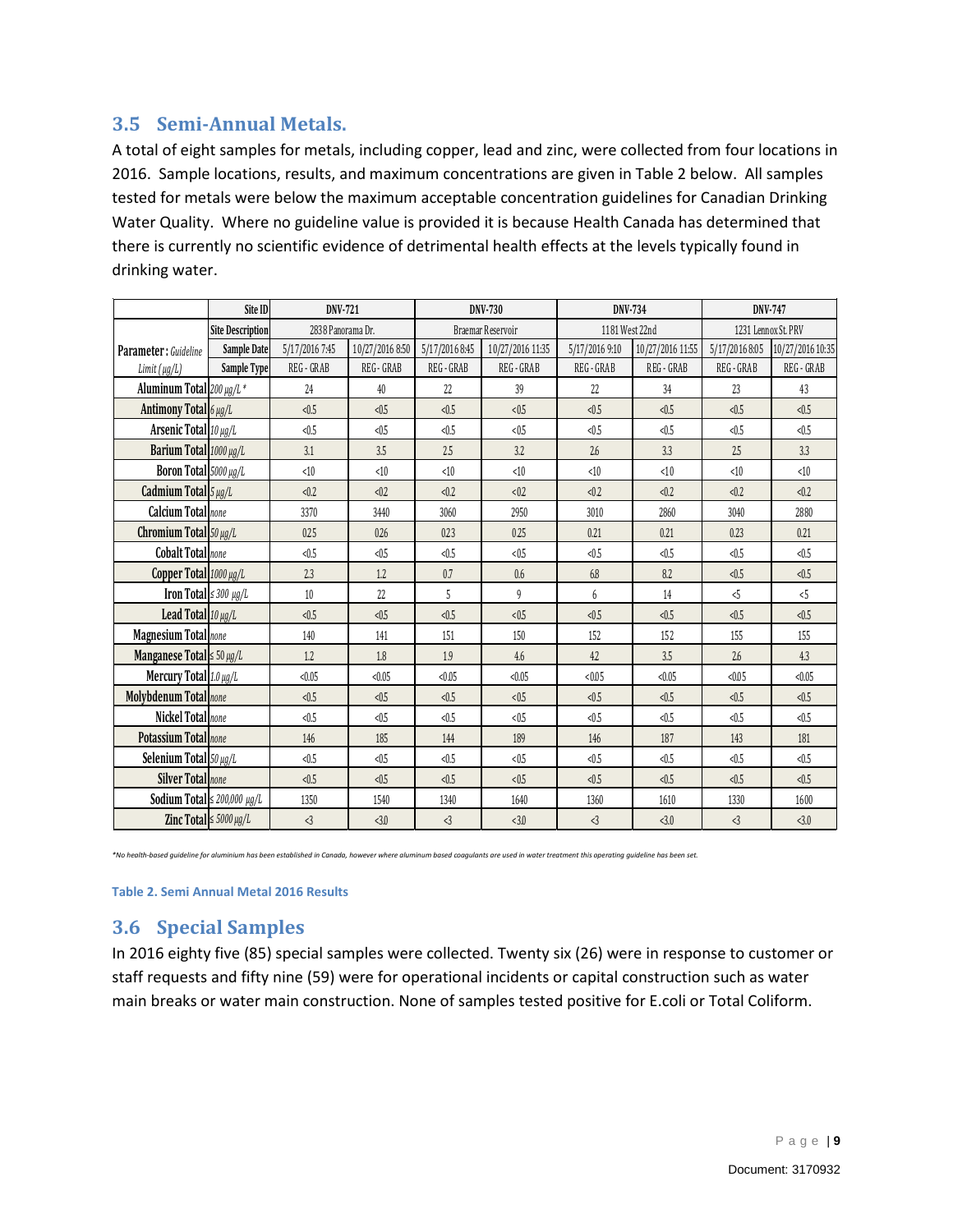## <span id="page-11-0"></span>**OPERATIONS, MAINTENANCE & CAPTAL PROGRAMS**

#### <span id="page-11-1"></span>**3.7 Water System Scheduled Maintenance**

Scheduled annual system maintenance that supports water quality includes water main flushing, reservoir cleaning programs and water facility inspections. We follow the AWWA flushing program standards and performed unidirectional flushing of 32,300 m of main (9% of the system) in the east side of P2 pressure zone. The west side of the P2 zone is scheduled for 2017.

The DNV uses permanent flushing stations or regularly scheduled flushing to maintain water quality in areas with chronic aesthetic issues related to cast iron pipe material. We are eliminating the stations by upgrading cast iron with our standard ductile iron through our water main replacement program. In 2016 we eliminated two permanent flushing stations leaving three left in our system.

The DNV uses the SCADA system to optimise reservoir filling and retention time to support water turnover and quality.

#### <span id="page-11-2"></span>**3.8 Capital Upgrades**

The DNV has a fully funded water main replacement program that uses a risk based protocol with seventeen weighted hazard criteria. The DNV's water main replacement program takes into consideration multiple parameters to prioritise the annual replacement schedule. The DNV standard replacement water main is ANSI/AWWA C151 & C140 special class 50 cement lined ductile iron pipe and specified in our Design Guidelines of our Development Servicing Bylaw.

Our prioritization protocol weighs the potential of failure, consequence of failure, and water quality heavily. The 2016 DNV construction crews completed the replacement of 6,334 metres of pipe. In addition Metro Vancouver contractors replaced 2,480 m of DNV water main as part of a larger Metro Main #4 main replacement project.

The following two tables list the water main replaced in 2016 and the replacement plan for 2017 respectively.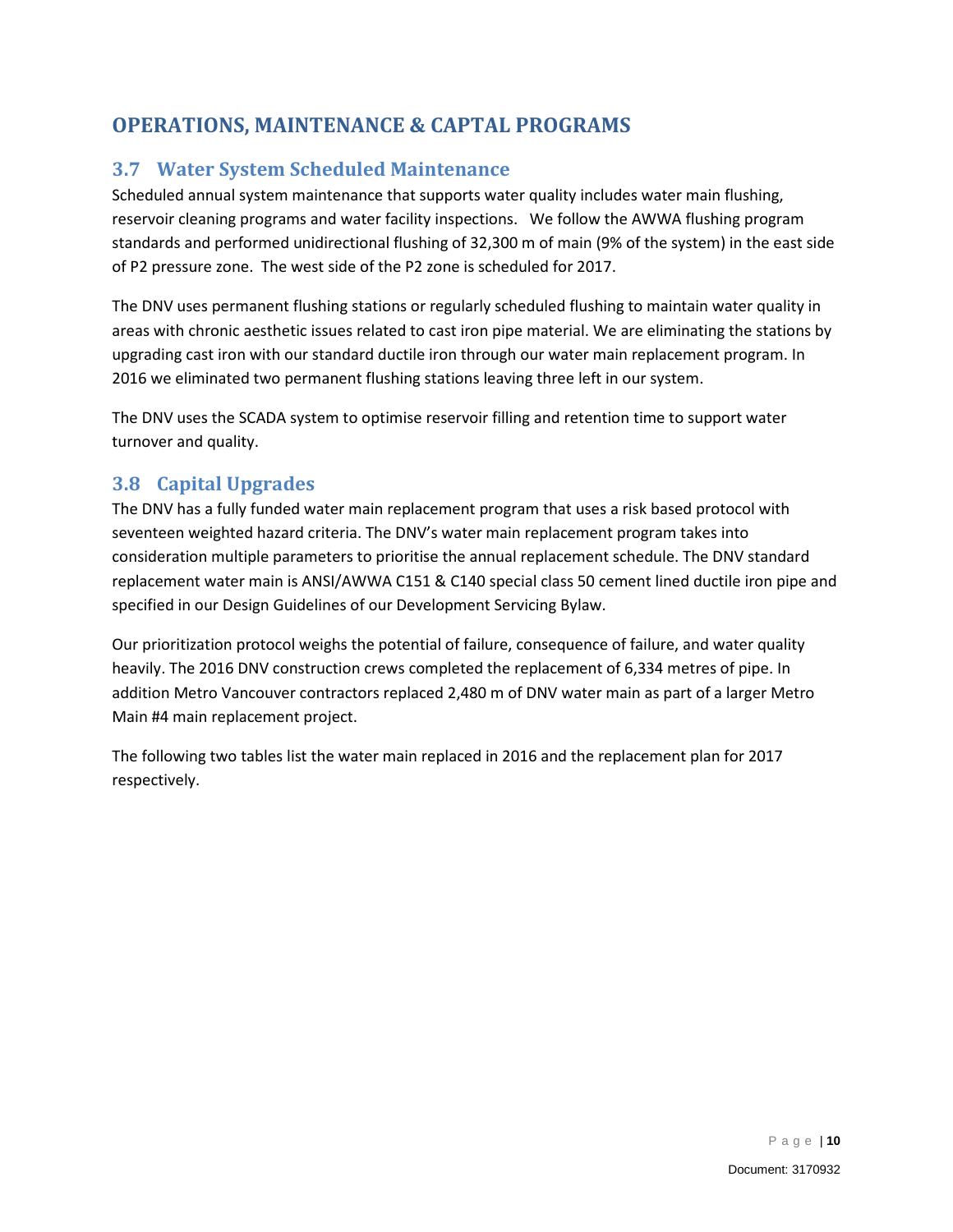| <b>Street</b>             | <b>From</b>               | To                        | Length (m) |
|---------------------------|---------------------------|---------------------------|------------|
| W 15 <sup>th</sup> Street | <b>McGuire Avenue</b>     | <b>Pemberton Avenue</b>   | 846        |
| <b>McGuire Avenue</b>     | W 15 <sup>th</sup> Street | <b>Marine Drive</b>       | 173        |
| <b>Fernwood Crescent</b>  | Sowden Street             | Sowden Street             | 238        |
| <b>Cortell Street</b>     | W 21 <sup>st</sup> Street | W 22 <sup>nd</sup> Street | 126        |
| W 22 <sup>nd</sup> Street | <b>Cortell Street</b>     | DNV/CNV Boundary          | 69         |
| W 23rd Street             | Philip Avenue             | Bridgeman Avenue          | 188        |
| <b>Quinton Place</b>      | Carolyn Drive             | <b>Quinton Place</b>      | 112        |
| Verona Place              | Delbrook Avenue           | End of Cul-de-sac         | 128        |
| W Queens Road             | Delbrook Avenue           | <b>Mahon Avenue</b>       | 675        |
| <b>St Albans Avenue</b>   | <b>E Rockland Road</b>    | North end of Cul-de-sac   | 223        |
| <b>St Pauls Avenue</b>    | St Albans Avenue          | <b>St Pauls Avenue</b>    | 54         |
| E Braemar Rd              | 189 E Braemar Rd          | 191 E Braemar Rd          | 32         |
| <b>St Andrews Avenue</b>  | <b>E Kings Road</b>       | E St James Road           | 209        |
| Shakespeare Avenue        | Dryden Way                | <b>Tennyson Crescent</b>  | 117        |
| Sunnyhurst Road           | <b>Ross Road</b>          | 3030 Sunnyhurst Road      | 32         |
| Dempsey Road              | Lynn Valley Road          | <b>Underwood Avenue</b>   | 148        |
| <b>Burrill Avenue</b>     | Phyllis Road              | End of Cul-de-sac         | 120        |
| <b>Adderley Street</b>    | <b>Gladstone Avenue</b>   | <b>Brooksbank Avenue</b>  | 258        |
| <b>Swinburne Avenue</b>   | <b>Berkley Road</b>       | End of Cul-de-sac         | 155        |
| <b>Golf Drive</b>         | <b>Fairway Drive</b>      | End of Cul-de-sac         | 257        |
| Loach Place               | <b>Golf Drive</b>         | End of Cul-de-sac         | 88         |
| Fairway Drive             | <b>Golf Drive</b>         | <b>Cummins Place</b>      | 138        |
| Mountain Highway          | Lynn Valley Road          | 3275 Mountain Highway     | 134        |
| Capilano Road             | Prospect Avenue           | <b>Edgemont Boulevard</b> | 2301       |
| <b>Teviot Place</b>       | Capilano Road             | End of Cul-de Sac         | 91         |
| <b>Riviere Place</b>      | <b>Edgemont Boulevard</b> | End of Cul-de Sac         | 203        |

**Table 3. Water Main Replaced in 2016 by DNV**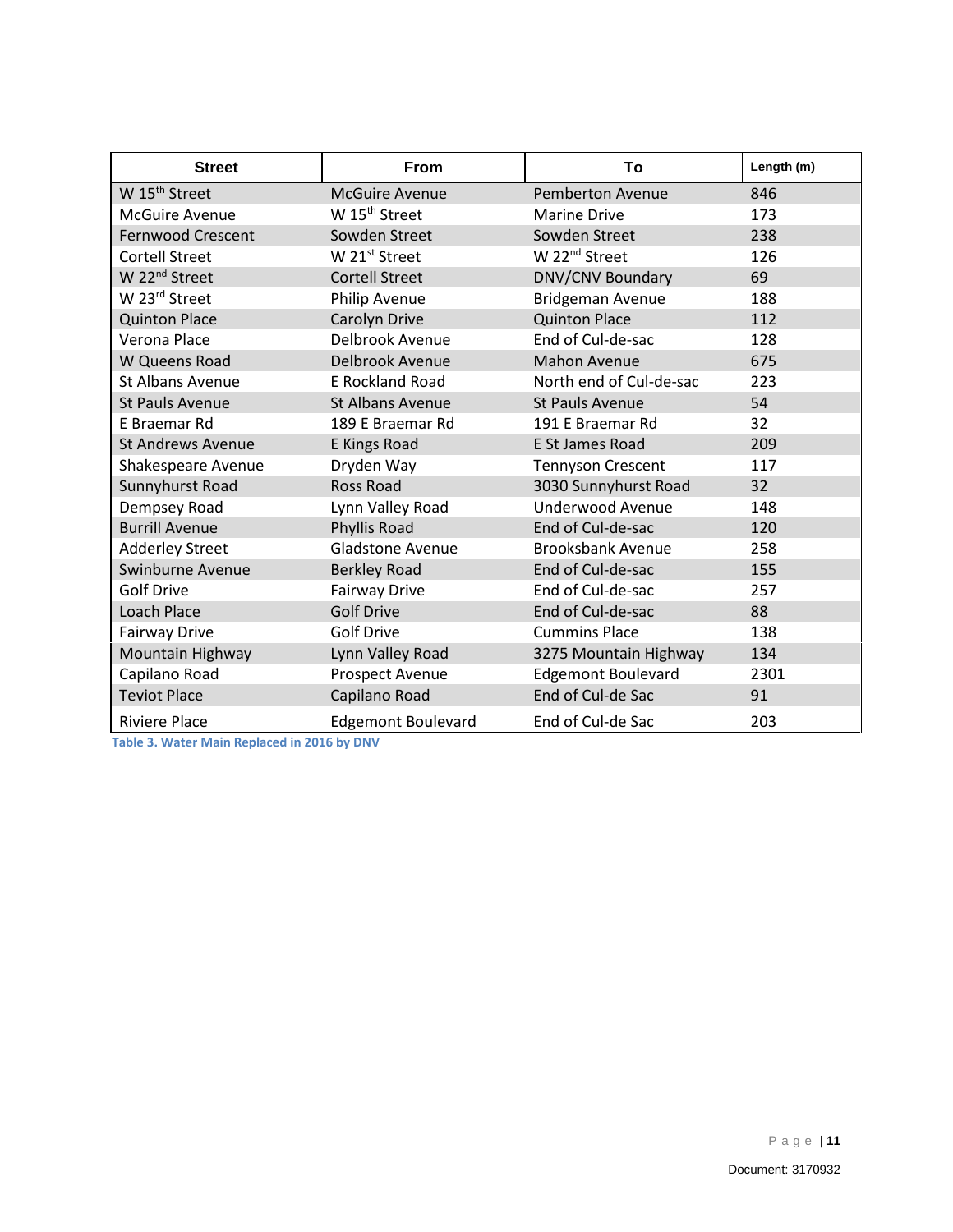| <b>Street</b>             | <b>From</b>               | Τo                         | Length (m) |
|---------------------------|---------------------------|----------------------------|------------|
| <b>Oakwood Crescent</b>   | <b>Tatlow Avenue</b>      | <b>Tatlow Avenue</b>       | 502        |
| W 20 <sup>th</sup> Street | <b>Bridgman Avenue</b>    | Pemberton Avenue           | 198        |
| Sunnyside Drive           | <b>Gladwin Drive</b>      | 1381 Sunnyside Drive       | 124        |
| Ranger Avenue             | Sarita Avenue             | 5436 Ranger Avenue         | 193        |
| Clements / Cliffridge Ave | <b>Prospect Avenue</b>    | <b>End of Clements CDS</b> | 215        |
| Arundel/Cheviot Rd        | Lions Avenue              | End of Arundel CDS         | 353        |
| <b>Tudor Avenue</b>       | <b>Chelsea Crescent</b>   | <b>Canterbury Crescent</b> | 133        |
| <b>Sunnycrest Drive</b>   | <b>Glenview Crescent</b>  | Highlands Boulvard         | 224        |
| Starlight/Newdale         | 4355 Starlight Way        | <b>Beaver Road</b>         | 587        |
| Croydon Place             | Delbrook Road             | End of Cul-de-sac          | 42         |
| W Windsor Road            | <b>Stanley Avenue</b>     | <b>Mahon Avenue</b>        | 395        |
| <b>Wellington Drive</b>   | <b>St Andrews</b>         | End of Cul-de-sac          | 78         |
| <b>E Kensington Road</b>  | <b>St Andrews</b>         | End of Cul-de-sac          | 91         |
| Selby Road                | Kilmer Road               | End of Cu-de-sac           | 140        |
| <b>Macginnis Avene</b>    | <b>Frederick Road</b>     | <b>Wellington Drive</b>    | 205        |
| Dovercourt Road           | Mountain Highway          | Macginnis Avenue           | 236        |
| <b>Wellington Drive</b>   | Mountain Highway          | <b>Macginnis Avenue</b>    | 240        |
|                           |                           | 3275 Mountain              |            |
| Mountain Highway          | Frederick Road            | Highway                    | 314        |
| <b>Fromme Road</b>        | E 27 <sup>th</sup> Street | End of Cul-de-sac          | 173        |
| Phyllis Road              | Lynn Valley Road          | <b>Burrill Avenue</b>      | 468        |
| <b>Hoskins Road</b>       | Arborlynn Drive           | <b>Torquay Avenue</b>      | 733        |
| Appin Road                | E 14 <sup>th</sup> Street | Alderlynn Drive            | 234        |
| <b>Lytton Street</b>      | <b>Violet Street</b>      | <b>Lytton Place</b>        | 55         |
| <b>Belloc Street</b>      | <b>Berkley Road</b>       | 2592 Belloc Street         | 273        |
| <b>Keats Road</b>         | <b>Berkley Road</b>       | End of Cul-de-sac          | 128        |

**Table 4. Proposed Water Main Replacement 2017**

#### <span id="page-13-0"></span>**3.9 Operator Training & Qualification**

The DNV's distribution system is EOCP classified as a Level 3 system. The DNV currently has distribution system operators with Level 3 operator's certification from the EOCP, keeping the DNV in full compliance with the Regulation.

#### <span id="page-13-1"></span>**4 ISSUES, INCIDENTS & RESPONSE PLANS**

#### *Issues*

There were no significant water quality events in 2016.

We responded to 21 emergency water main breaks in 2016. Water main break response protocol includes maintain positive pressure to protect the water system from potential contamination.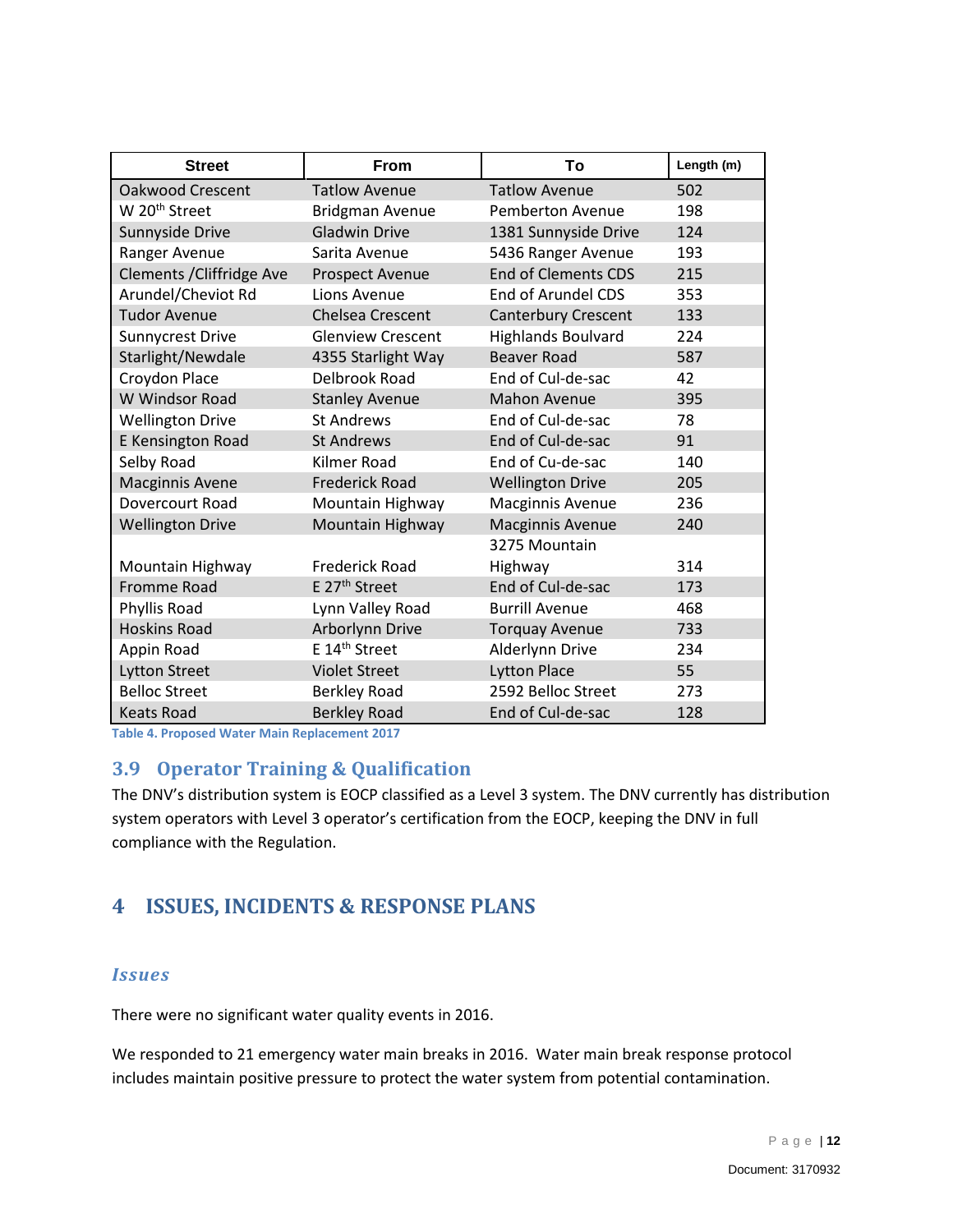Challenges facing the DNV in 2016 for maintaining good water quality in the distribution system were ensuring that water system maintenance and replacement programs have the greatest possible positive effect on maintaining good water quality, while at the same time achieving target levels for infrastructure repair and replacement. The capital, operating and maintenance budgets along with the staffing and management of related programs continue be a high priority for the DNV.

#### *Security*

There were no security threats to the DNV system in 2016.

DNV water storage reservoirs and pumping facilities have secured access, intrusion detection linked to the automated SCADA alarm system and designed fail safe valve operation to inhibit or reduce the impact of security threats. Assessments of new technology and improved systems to protect DNV water supply facilities are ongoing.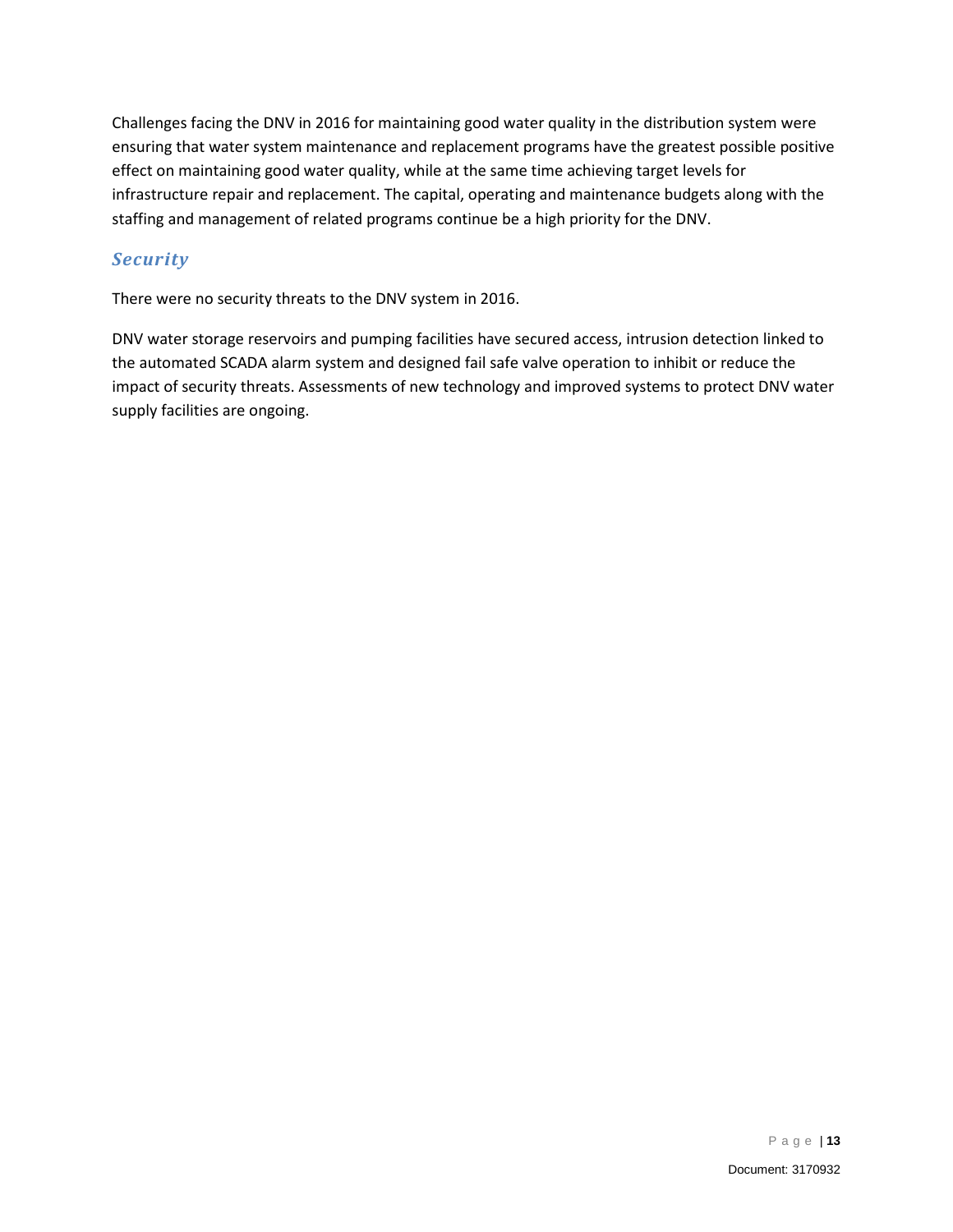## *Notification & Emergency Response*

The table below outlines the notification process for unusual situations that could potentially affect water quality

| NOTIFICATION FOR UNUSUAL SITUATIONS POTENTIALLY AFFECTING WATER<br><b>QUALITY</b>                       |                                                               |                                                                                   |                                                                                        |  |  |  |  |  |  |  |  |  |  |
|---------------------------------------------------------------------------------------------------------|---------------------------------------------------------------|-----------------------------------------------------------------------------------|----------------------------------------------------------------------------------------|--|--|--|--|--|--|--|--|--|--|
| <b>Situation</b>                                                                                        | <b>Notifying</b><br><b>Agency</b>                             | <b>Agency Notified</b>                                                            | <b>Time Frame For</b><br><b>Notification</b>                                           |  |  |  |  |  |  |  |  |  |  |
| E. coli-positive<br>sample                                                                              | M.V. Laboratory<br>or BC Centre for<br><b>Disease Control</b> | DNV and Vancouver<br><b>Coastal Health</b><br>(North Shore)                       | Immediate                                                                              |  |  |  |  |  |  |  |  |  |  |
| <b>Total coliform</b><br>over 10 mg/L<br>and no free<br>chlorine residual                               | <b>DNV</b>                                                    | <b>Vancouver Coastal</b><br>Health (North<br>Shore)                               | Immediately upon<br>receipt of sample<br>test results                                  |  |  |  |  |  |  |  |  |  |  |
| Chemical<br>Contamination                                                                               | <b>DNV</b>                                                    | <b>Vancouver Coastal</b><br>Health (North<br>Shore)                               | Immediate                                                                              |  |  |  |  |  |  |  |  |  |  |
| Turbidity $> 5$<br><b>NTU</b>                                                                           | M.V. Laboratory<br>or GVWD<br>Operations                      | DNV and Vancouver<br><b>Coastal Health</b><br>(North Shore)                       | Immediate                                                                              |  |  |  |  |  |  |  |  |  |  |
| <b>GVRD</b><br><b>Disinfection</b><br>failure                                                           | <b>GVWD</b><br>Operations                                     | DNV and Vancouver<br><b>Coastal Health</b><br>(North Shore)                       | Immediate in any<br>situation in which<br>the BCSDWR or<br>the GCDWQ may<br>not be met |  |  |  |  |  |  |  |  |  |  |
| Loss of pressure<br>due to high<br>demand                                                               | <b>DNV</b>                                                    | <b>GVWD Operations</b><br>and Vancouver<br><b>Coastal Health</b><br>(North Shore) | Immediate                                                                              |  |  |  |  |  |  |  |  |  |  |
| Watermain<br>break where<br>contamination is<br>suspected<br><b>Table 5. Water Quality Notification</b> | <b>DNV</b>                                                    | <b>Vancouver Coastal</b><br>Health (North<br>Shore)                               | Immediate                                                                              |  |  |  |  |  |  |  |  |  |  |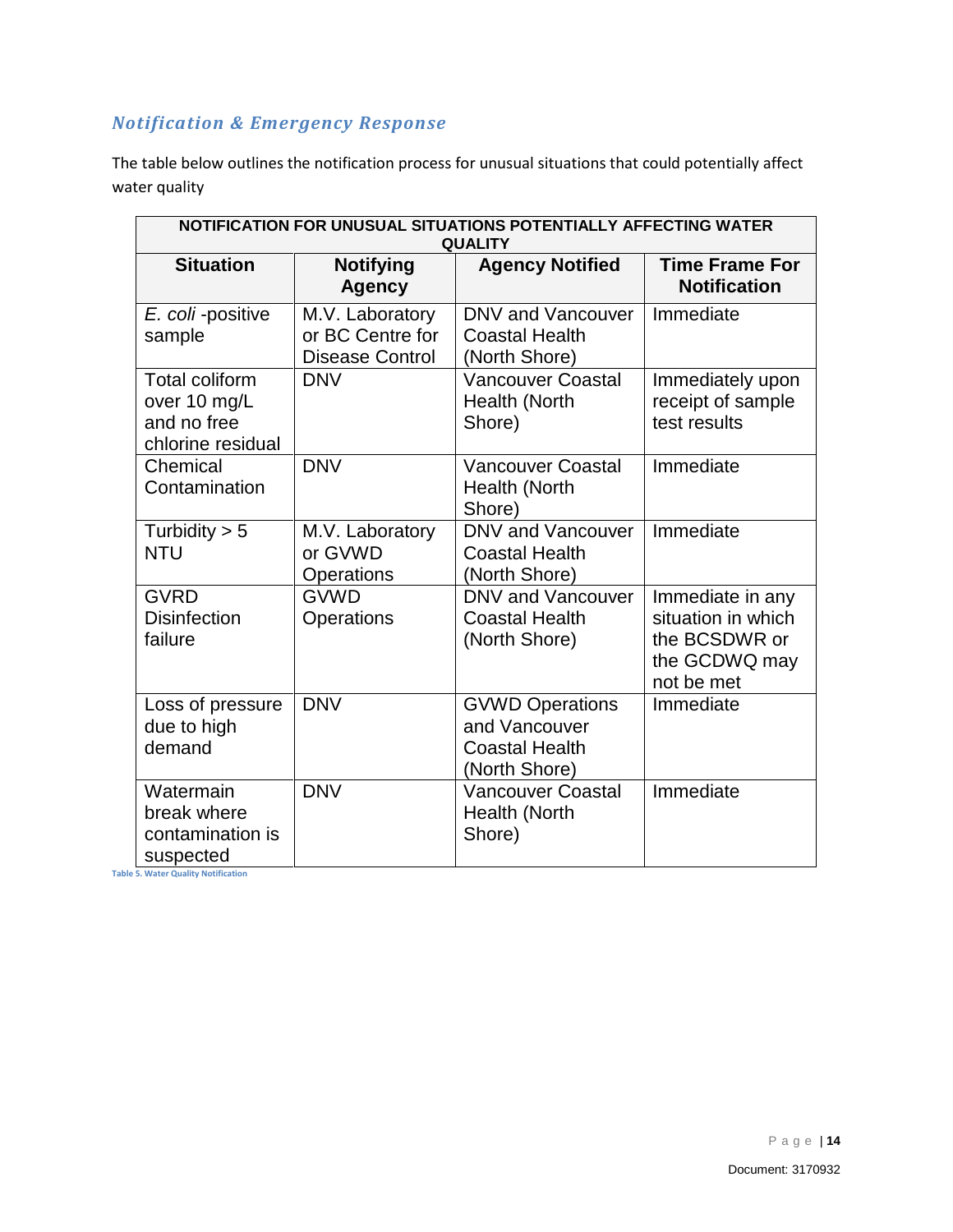#### *Response Plans*

The flow diagram below illustrates the process that has been put in place for response to incidents that could potentially affect water quality during a loss of system integrity. Additional or cascading response protocols are outlined after the chart.



**Figure 5. Loss of System Integrity Response**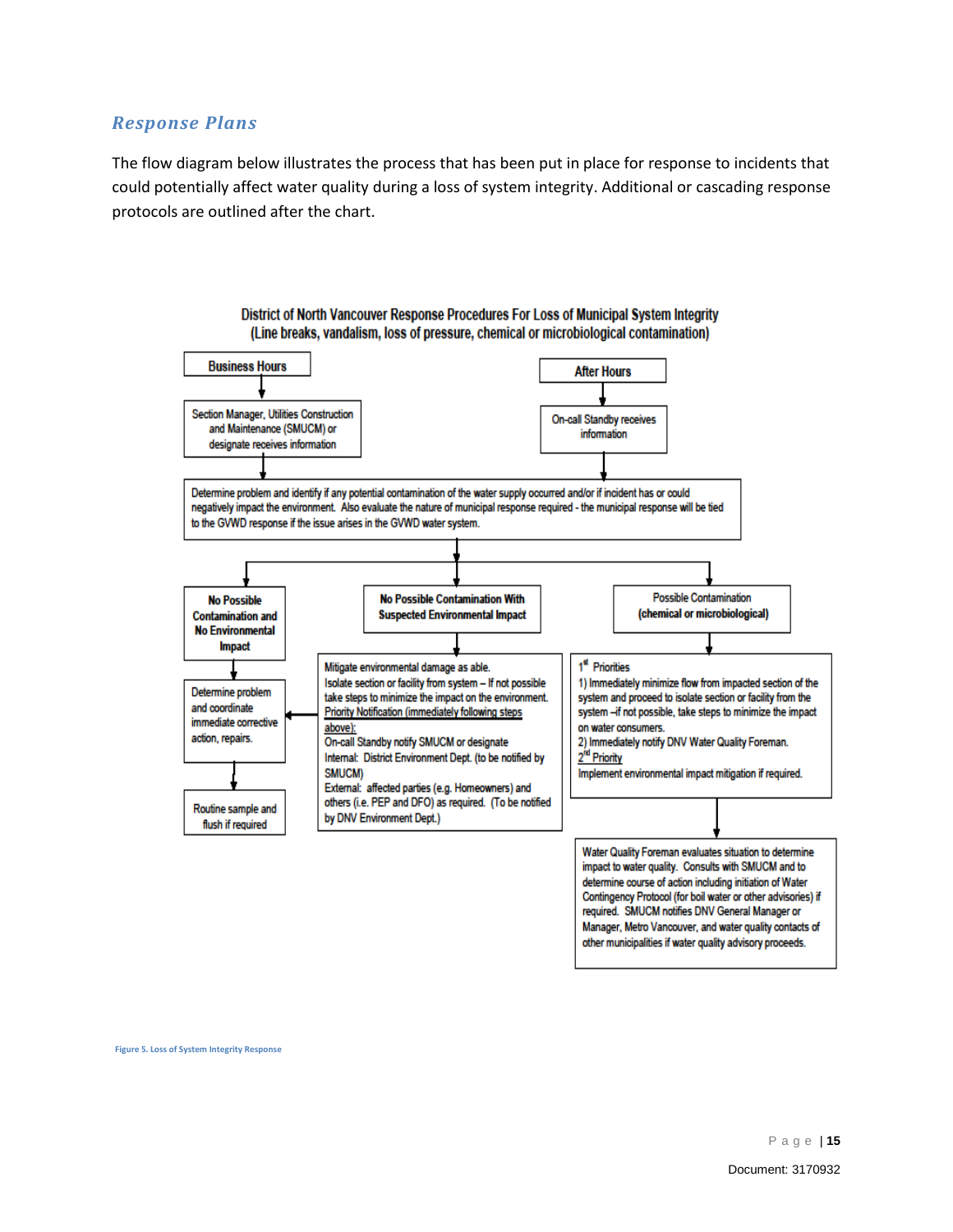#### • *Watermain Breaks*

Water main breaks pose an increased risk for potential contamination. Reponses procedure and repair practices are in place to reduce the risk of contamination. In instances where chemical or microbiological contamination of the system is suspected, DNV Utilities crews will make adjustments to isolate the section or facility from the system. The DNV will immediately consult with Vancouver Coastal Health (North Shore) regarding further actions, and all water quality complaints from the public will be immediately and thoroughly investigated for potential contamination.

For all watermain breaks, water samples will be taken from the vicinity of the break and tested for bacteriological, chemical and physical parameters.

#### • *Turbidity Events*

Turbidity in the DNV water distribution system is monitored on a regular basis through the water sampling program. Water sampling results yielding readings greater than 1 NTU are scrutinized, along with corresponding free chlorine. Any areas from which high turbidity results originate will be flushed and re-sampled for free chlorine and turbidity.

#### • *Loss of Pressure Due to High Demand*

In the event of adverse pressure loss due to high demand, DNV Utilities crews will make adjustments to the system to isolate the section or facility from the system and then take measures to supplement pressure in the affected area. The DNV will immediately consult with GVWD and Vancouver Coastal Health (North Shore) regarding further actions, and all water quality complaints from the public will be immediately and thoroughly investigated for potential contamination.

#### • *Positive E-coli Results*

If a sample submitted from DNV and analysed by the Metro Vancouver laboratory or the BC Centre for Disease Control tests positive for E. coli, the following response plan will be put into action.

- i) Results of interim samples, if any, from the site will be examined by the lab. Interim samples are any samples that may have been taken from the site in the period between when the E. coli -positive sample was taken and when it was determined to be positive.
- ii) The chlorine residual noted on the sampler's field sheet will be reviewed by the lab and compared to previous readings to determine if there had been a localized loss of disinfectant residual.
- iii) The DNV Section Manager of Utilities Construction and Maintenance (SMUCM) or designate and Vancouver Coastal Health (North Shore) will be notified immediately by the laboratory.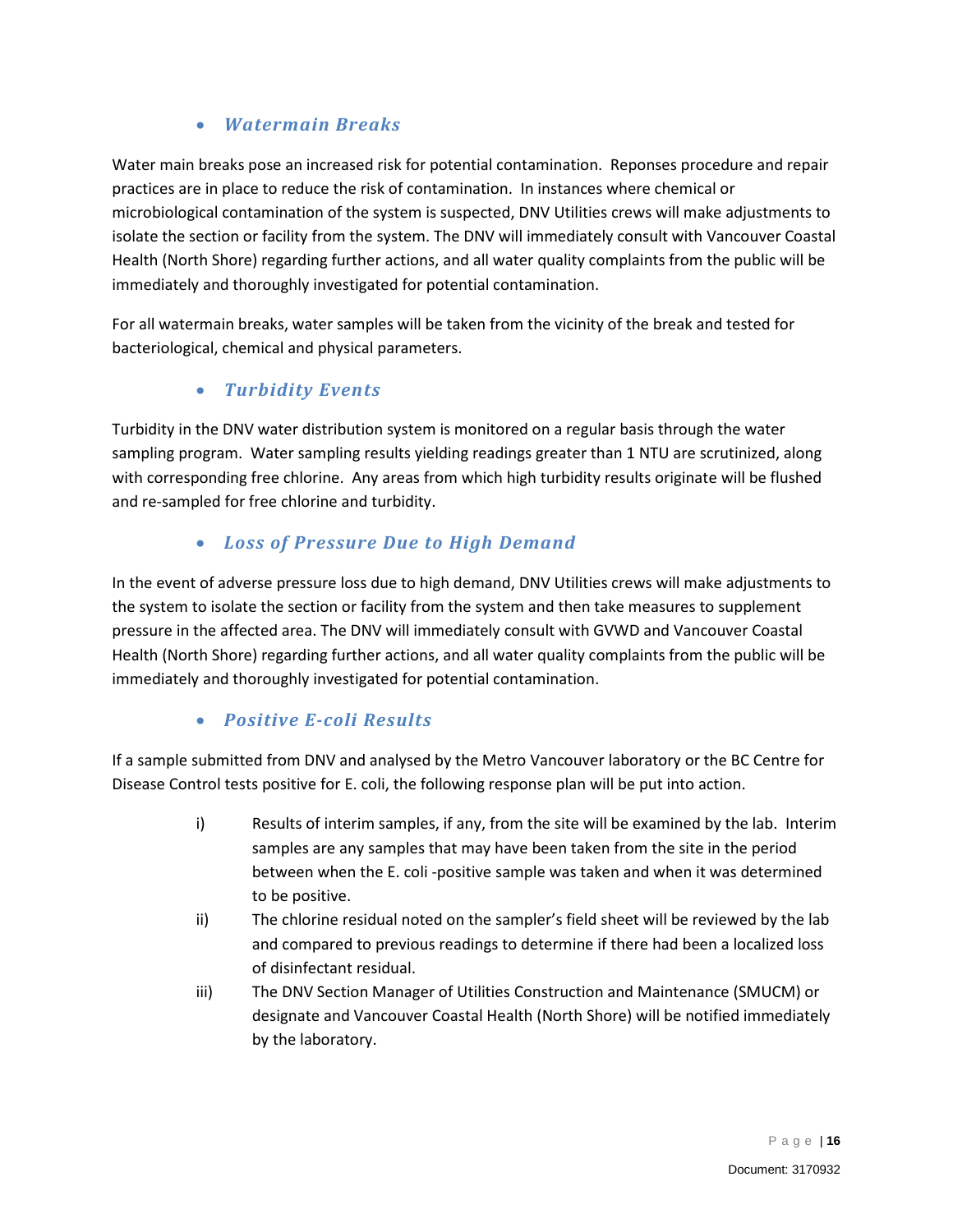- iv) Arrangements will be made for the immediate collection of a repeat sample (including, where possible, samples from upstream and downstream of the positive sample location).
- v) Vancouver Coastal Health (North Shore) will be contacted and the need for a "boil water" advisory will be evaluated.
- vi) If a "boil water" advisory is warranted, the public notification process as outlined in the Water Quality Monitoring And Reporting Plan For The GVRD and Member Municipalities will be followed.
- vii) The lab will contact the DNV with repeat sample results and the results of the species identification tests. The DNV will contact Vancouver Coastal Health (North Shore) to evaluate these results and to determine whether or not the advisory can be lifted.

#### • *Chemical Contamination*

In the event of chemical contamination in the DNV water distribution system, Vancouver Coastal Health (North Shore) will be immediately notified. Immediate steps will be taken to isolate the contaminated area and the level of contamination will be determined through water sampling and testing. The chemical will be identified and any public health risk factors associated with the chemical presence will be determined. Through consultation with Vancouver Coastal Health (North Shore), a public advisory will be carried out.

#### • *Source Water Event*

In 2007 a task force comprised of Metro Vancouver, Vancouver Coastal Health, Fraser Health and member municipalities developed a communications template for source water major turbidity events. The template outlines the responsibilities of Metro Vancouver, the Health Authorities, and municipalities for notification and communications to each other and the public.

#### • *GVRD Disinfection Failure*

Upon notification by GVWD Operations that an interruption in disinfection has occurred, DNV Water Quality personnel will immediately commence monitoring free chlorine residual levels at strategic locations and will contact the Vancouver Coastal Health (North Shore) if continued loss of residual is observed.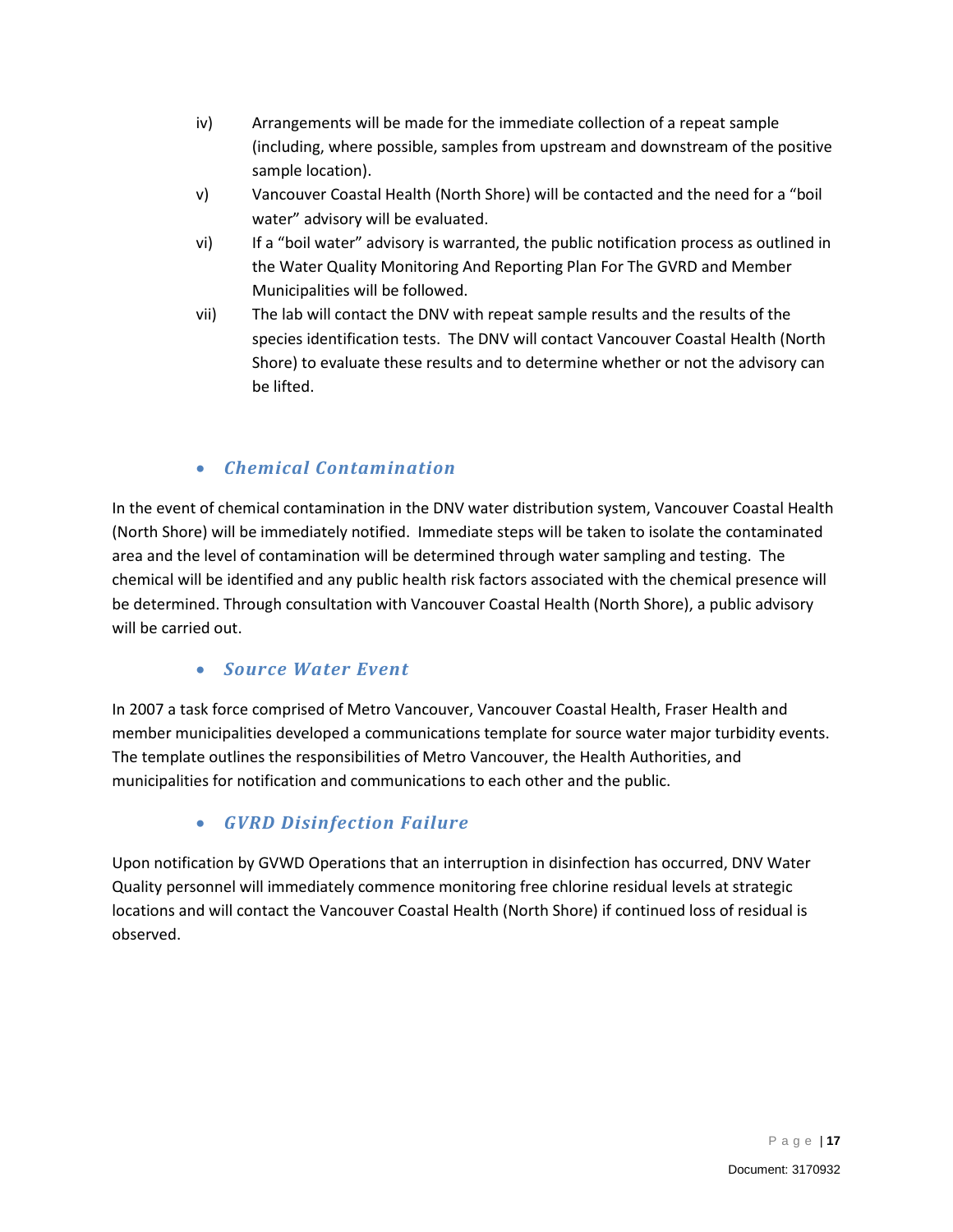<span id="page-19-0"></span>**APPENDIX A: Water System, Sample Sites and Sample Schedule.**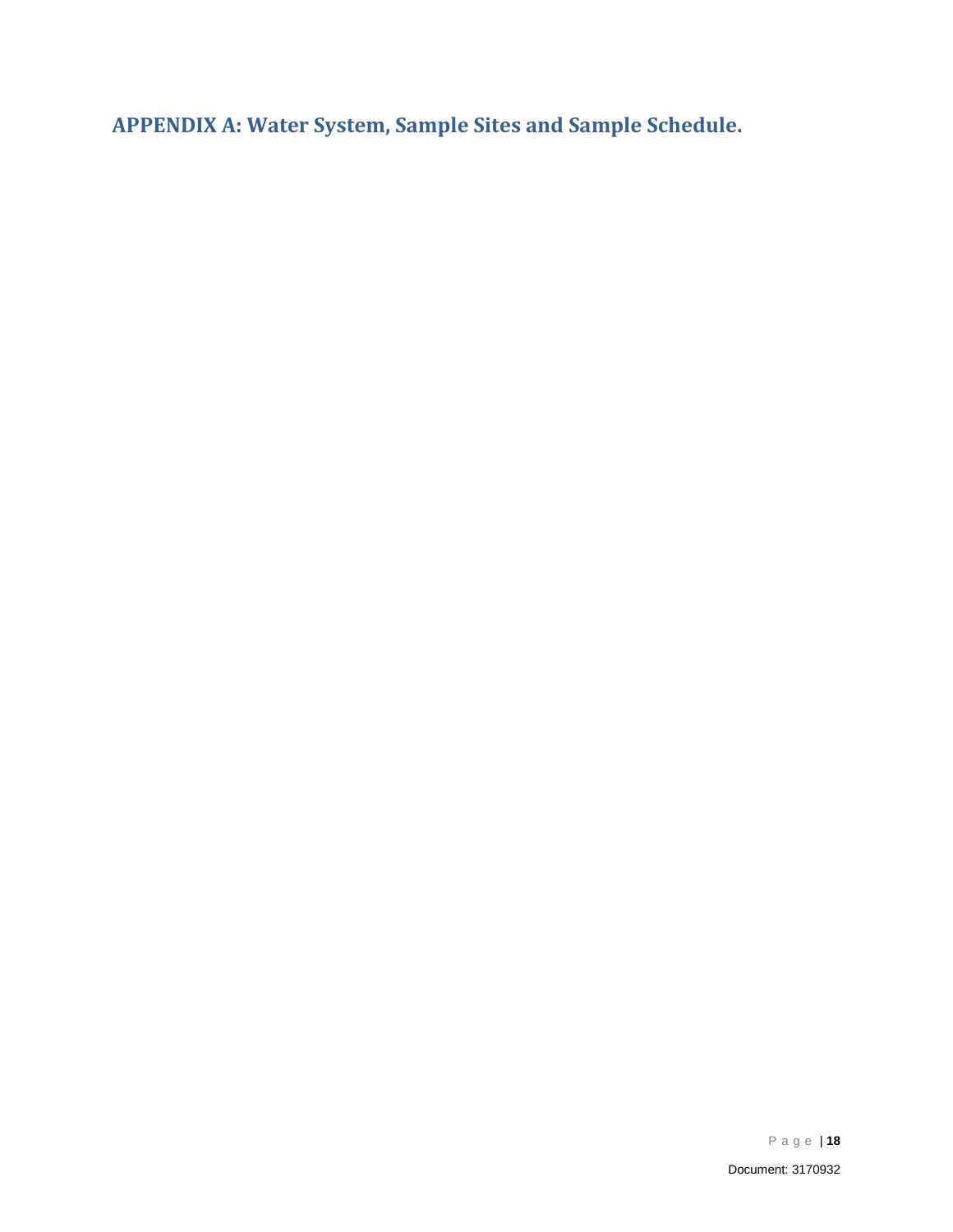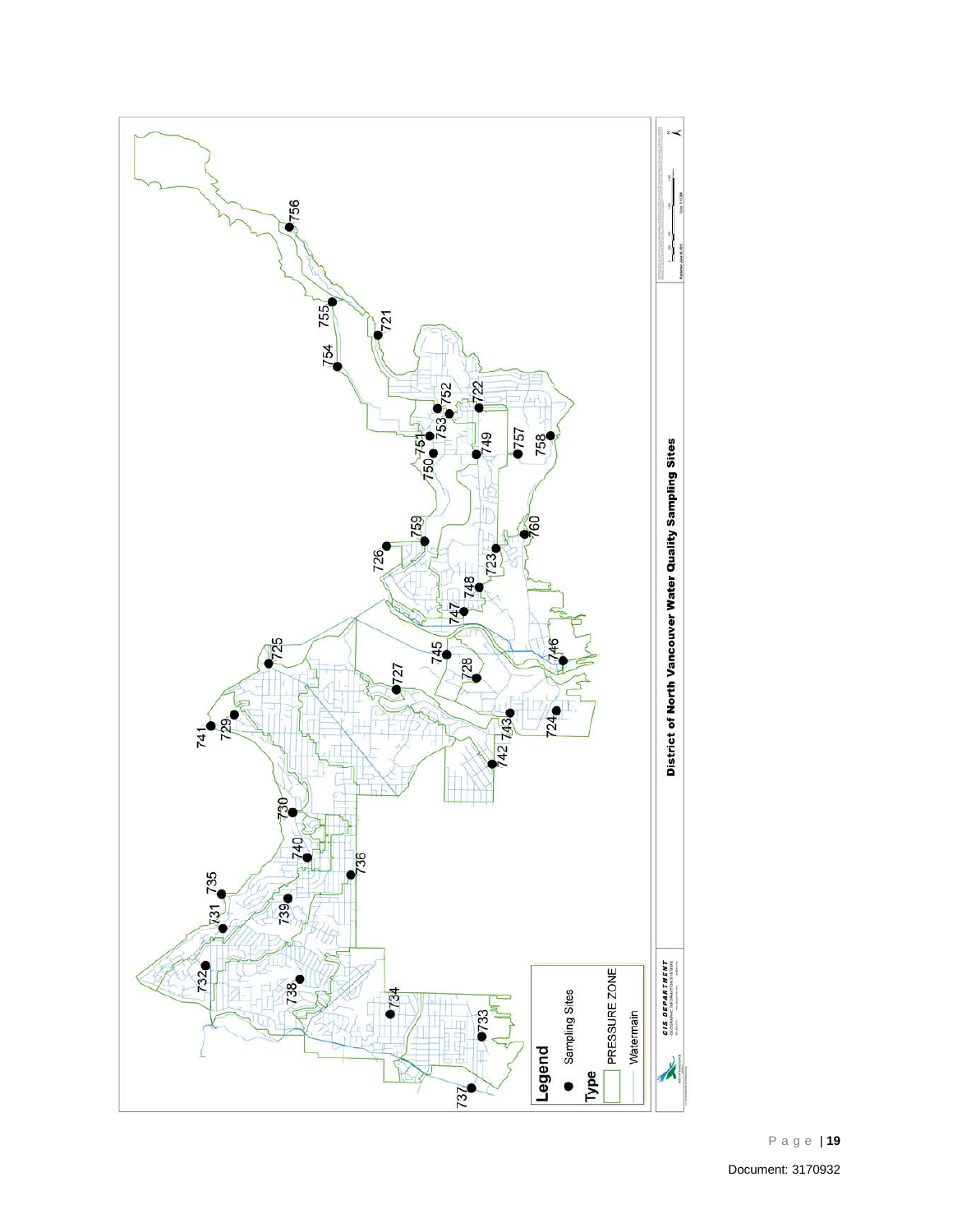| <b>Site</b>    | Lab |                                                                   |                  |
|----------------|-----|-------------------------------------------------------------------|------------------|
| I.D.           | No. | <b>Sample Site Location</b>                                       | <b>Flow Rate</b> |
| 1              | 721 | 2838 Panorama Dr.                                                 | Low              |
| $\overline{2}$ | 722 | Fairway & Mt Seymour Pkwy.                                        | Medium           |
| 3              | 723 | Plymouth Dr & Fairfield Dr.                                       | Low              |
| 4              |     | 724   LS #13 Dominion & Mountain Hwy.                             | Low              |
| 5              |     | 725 Marion Pump Station                                           | Source           |
| 6              | 726 | Hyannis Reservoir                                                 | Low              |
| $\overline{7}$ | 727 | Hoskins Rd & Kilmarnock Cres.                                     | Medium           |
| 8              |     | 728   Lillooet Road                                               | Low              |
| 9              | 729 | Ramsay Pump Station                                               | Medium           |
| 10             | 730 | <b>Braemar Reservoir</b>                                          | Low              |
| 11             | 731 | <b>Skyline Pump Station</b>                                       | Medium           |
| 12             | 732 | Sarita Pump Station                                               | Source           |
| 13             | 733 | McKeen Ave & Phillip Ave.                                         | Medium           |
| 14             | 734 | Pemberton Heights                                                 | Low              |
| 15             | 735 | <b>Prospect Reservoir</b>                                         | Medium           |
| 16             | 736 | PRV #4 (W Queens Rd. & Lonsdale Ave.)                             | Dead End         |
| 17             | 737 | N. of BC Rail Tracks just East of Lower Cap. Rd.                  | Source           |
| 18             | 738 | 3906 Sunnycrest Dr.                                               | Medium           |
| 19             | 739 | 376 Cartelier Rd.                                                 | Medium           |
| 20             |     | 740   PRV #5 (190 E. Braemar Rd.)                                 | Medium           |
| 21             | 741 | Mountain Hwy Reservoir (North up access Rd., N. of Mountain Hwy.) | Low              |
| 22             |     | 742   PRV # 11 (Across from 1086 Cloverly St.)                    | Source           |
| 23             |     | 743   PRV #7 (N across from 481 Mountain Highway)                 | Dead End         |
| 24             | 744 | Not in use                                                        |                  |
| 25             |     | 745   PRV # 13 (N. of 1388 Monashee Drive (Capilano College))     | Source           |
| 26             |     | 746   PRV #17 (60 Riverside Dr.)                                  | Medium           |
| 27             | 747 | <b>PRV #19 (1231 Lennox St.)</b>                                  | Dead End         |
| 28             | 748 | <b>PRV #16 (2592 Bendale Rd.)</b>                                 | Dead End         |
| 29             | 749 | PRV #18 (3728 Mt. Seymour Parkway)                                | Low              |
| 30             |     | 750  up path behind 1610 Mt. Seymour Rd.                          | Medium           |
| 31             | 751 | Access Rd, N. end of Cascade Ct.                                  | Low              |
| 32             | 752 | <b>PRV #25 (4068 Deane Pl.)</b>                                   | Medium           |
| 33             | 753 | <b>PRV #20 (1501 Theta Ct.)</b>                                   | Low              |
| 34             | 754 | Woodlands reservoir (2.1 km N. of Hixon Rd. on Indian River Dr.)  | Low              |
| 35             | 755 | PRV # 26 3.7 km NE of Hixon Rd. on Indian River Dr.               | Low              |
| 36             | 756 | End of Fire Lane # 7 (Firelane #7 is 3.6 km from Hixon Rd.)       | Dead End         |
| 37             | 757 | PRV 200 m south of 879 Roche Point Dr.                            | Medium           |
| 38             | 758 | 3860 Dollarton Hwy.                                               | Medium           |
| 39             | 759 | Hyannis Pump Station (1919 Hyannis drive)                         | Low              |
| 40             | 760 | 3000 Block Dollarton Hwy.                                         | Low              |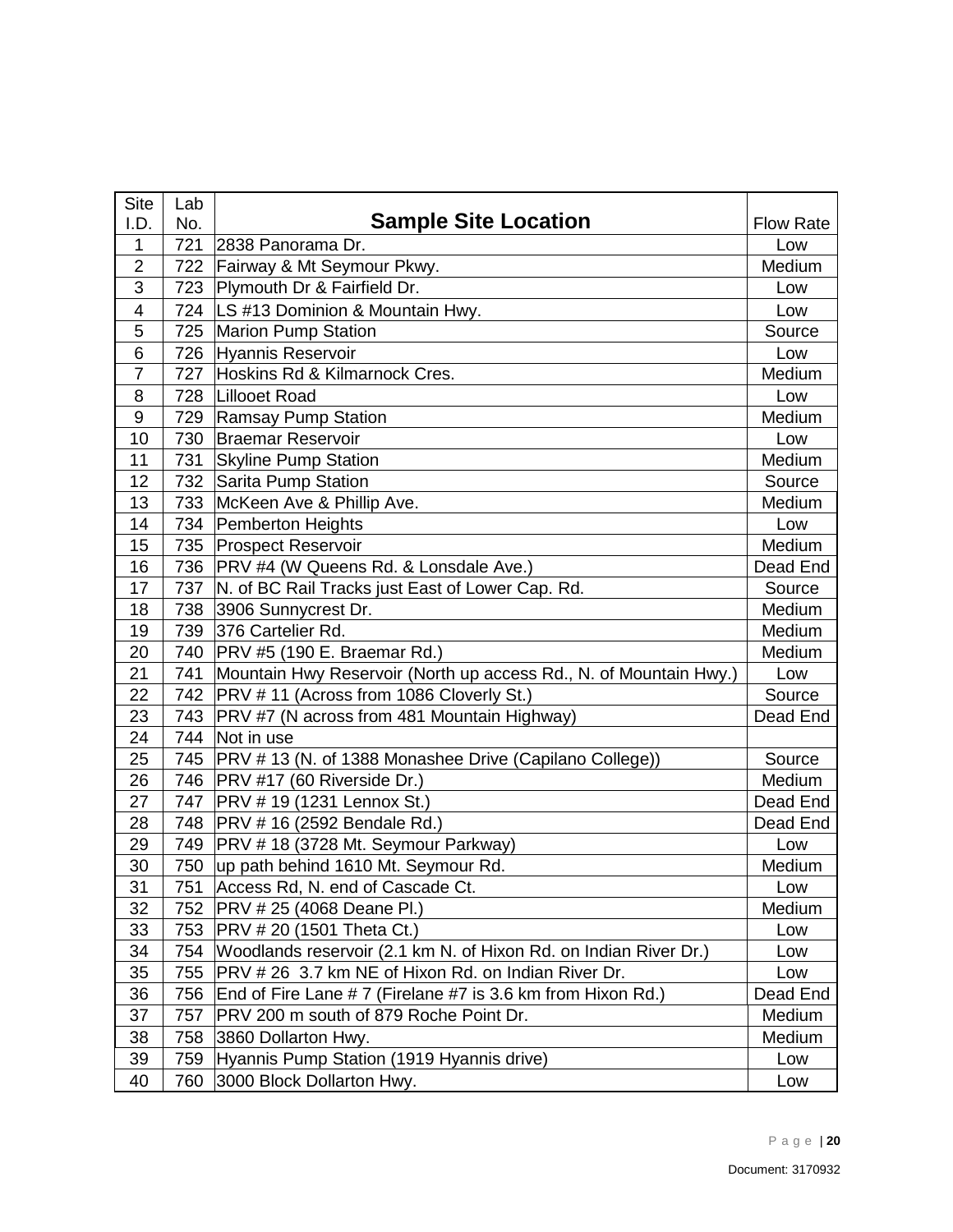| <b>DISTRICT OF NORTH VANCOUVER</b><br><b>WATER QUALITY SAMPLING AND REPORTING</b><br><b>CALENDAR - 2016</b> |  |            |  |  |     |  |     |   |  |     |  |     |                    |     |     |   |     |     |     |  |            |  |  |
|-------------------------------------------------------------------------------------------------------------|--|------------|--|--|-----|--|-----|---|--|-----|--|-----|--------------------|-----|-----|---|-----|-----|-----|--|------------|--|--|
|                                                                                                             |  | Feb<br>Jan |  |  | Mar |  | Apr |   |  | May |  | Jun |                    | Jul | Aug |   | Sep | Oct | Nov |  | <b>Dec</b> |  |  |
| <b>DISTRIBUTION</b><br><b>SYSTEM SAMPLING</b>                                                               |  |            |  |  |     |  |     |   |  |     |  |     |                    |     |     |   |     |     |     |  |            |  |  |
| (twice weekly)                                                                                              |  |            |  |  |     |  |     |   |  |     |  |     |                    |     |     |   |     |     |     |  |            |  |  |
| HAA's, THM's, pH<br>(quarterly)                                                                             |  |            |  |  | X   |  |     |   |  | X   |  |     |                    |     |     | X |     | X   |     |  |            |  |  |
| metals - copper, lead,<br>zinc                                                                              |  |            |  |  |     |  |     |   |  | X   |  |     |                    |     |     |   |     | Χ   |     |  |            |  |  |
| (semi-annually)                                                                                             |  |            |  |  |     |  |     |   |  |     |  |     |                    |     |     |   |     |     |     |  |            |  |  |
|                                                                                                             |  |            |  |  |     |  |     |   |  |     |  |     |                    |     |     |   |     |     |     |  |            |  |  |
| <b>NOTIFICATION</b>                                                                                         |  |            |  |  |     |  |     |   |  |     |  |     |                    |     |     |   |     |     |     |  |            |  |  |
|                                                                                                             |  |            |  |  |     |  |     |   |  |     |  |     |                    |     |     |   |     |     |     |  |            |  |  |
| <b>Annual Report:</b>                                                                                       |  |            |  |  |     |  |     |   |  |     |  |     |                    |     |     |   |     |     |     |  |            |  |  |
| Annual report sent to<br><b>MHO</b>                                                                         |  |            |  |  |     |  |     | X |  |     |  |     |                    |     |     |   |     |     |     |  |            |  |  |
| <b>MHO sends Council</b>                                                                                    |  |            |  |  |     |  |     |   |  |     |  |     |                    |     |     |   |     |     |     |  |            |  |  |
| his response                                                                                                |  |            |  |  |     |  |     |   |  | X   |  |     |                    |     |     |   |     |     |     |  |            |  |  |
| Staff report to Council                                                                                     |  |            |  |  |     |  |     |   |  |     |  |     | $\pmb{\mathsf{X}}$ |     |     |   |     |     |     |  |            |  |  |
| Posted on Web                                                                                               |  |            |  |  |     |  |     |   |  |     |  |     |                    | x   |     |   |     |     |     |  |            |  |  |
|                                                                                                             |  |            |  |  |     |  |     |   |  |     |  |     |                    |     |     |   |     |     |     |  |            |  |  |

Г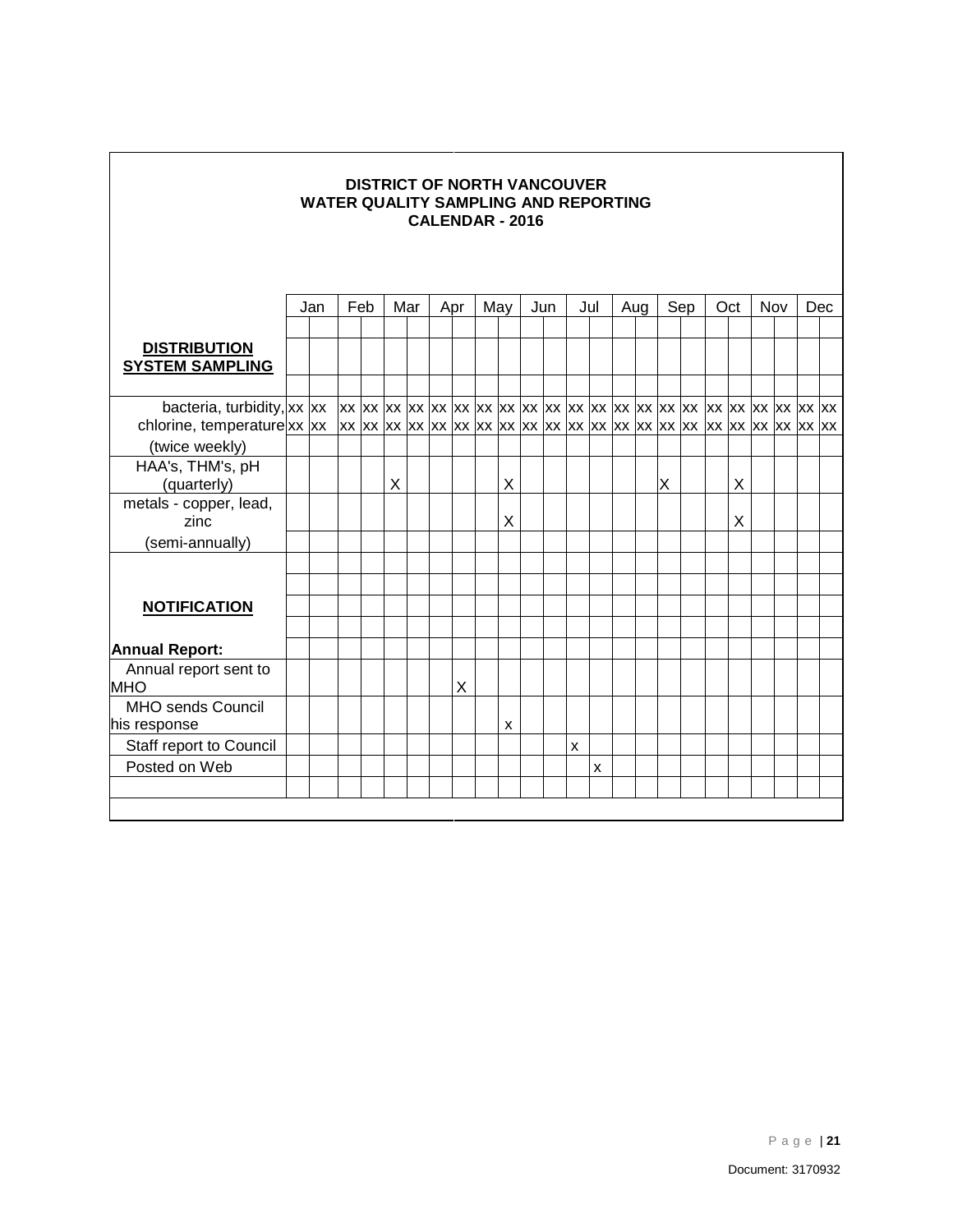<span id="page-23-0"></span>**APPENDIX B: Analysis Results by Sample Site 2012 - 2016**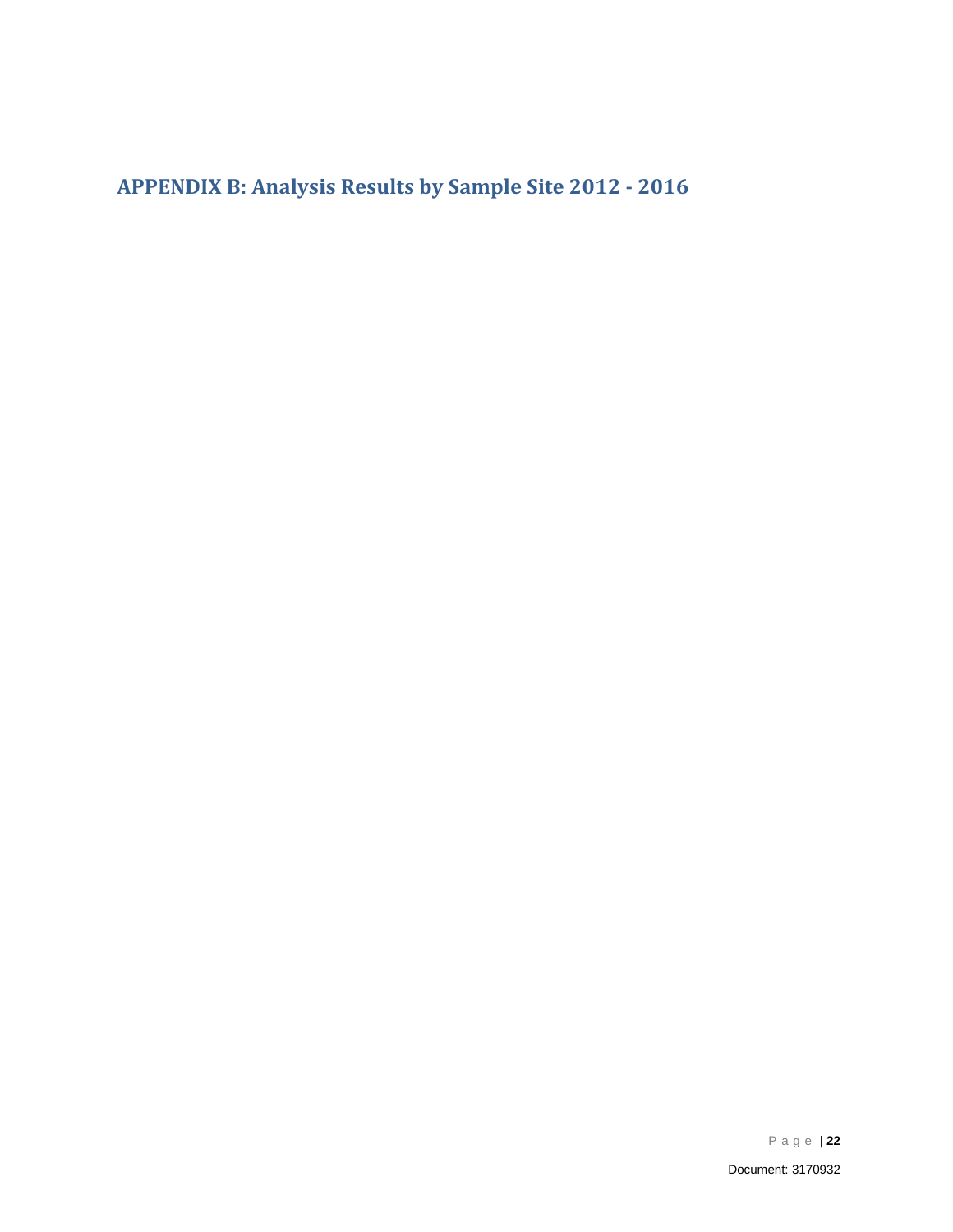





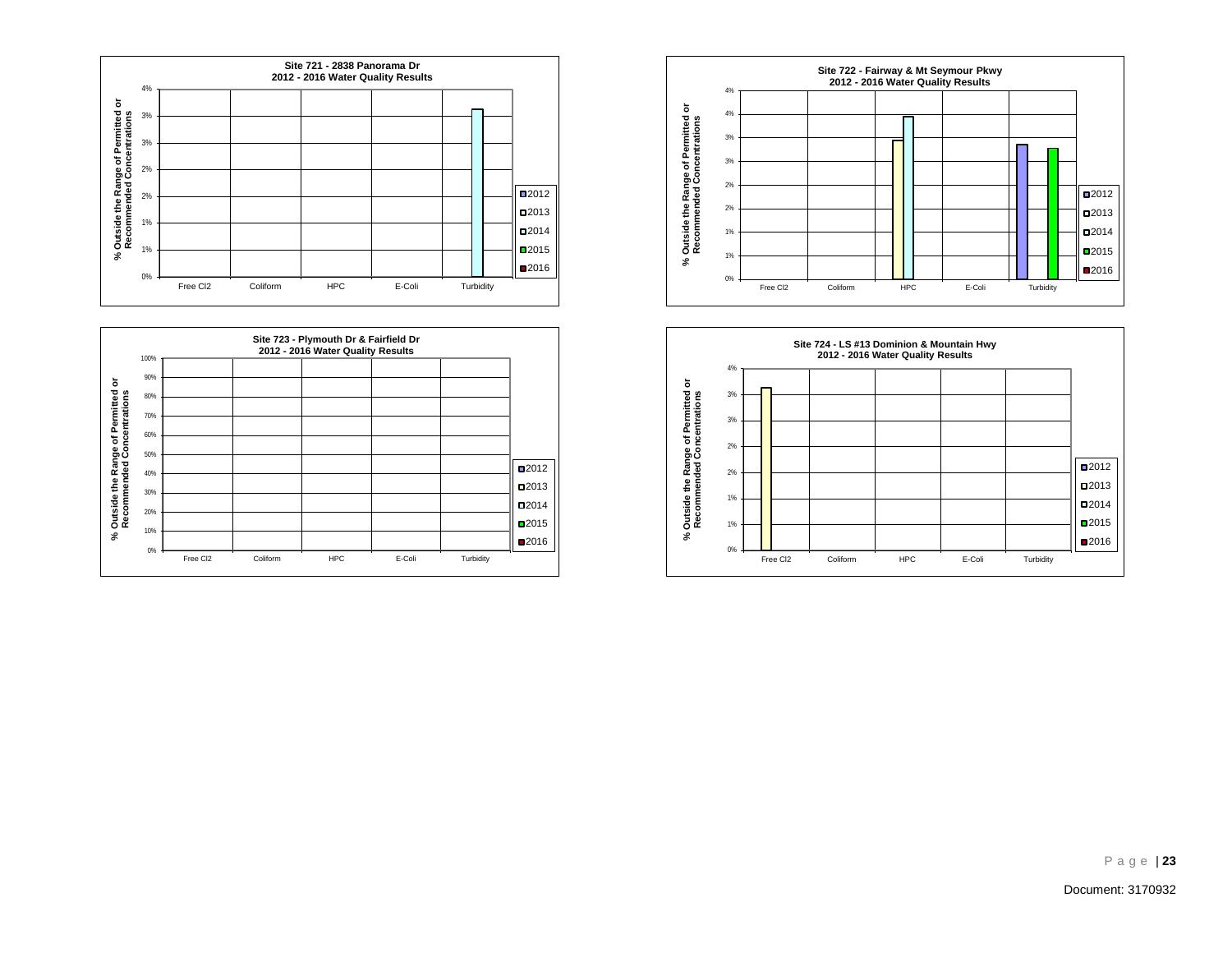





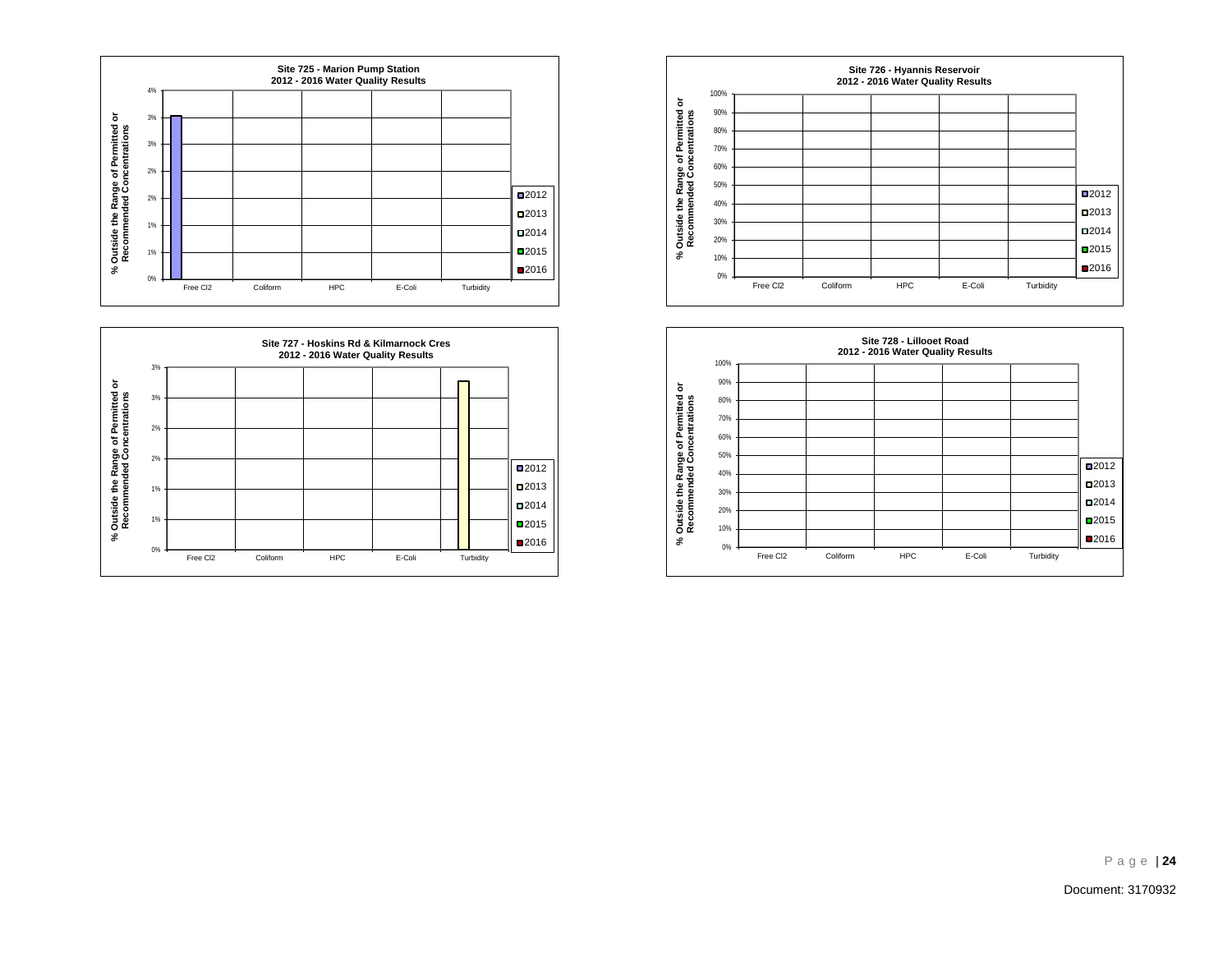





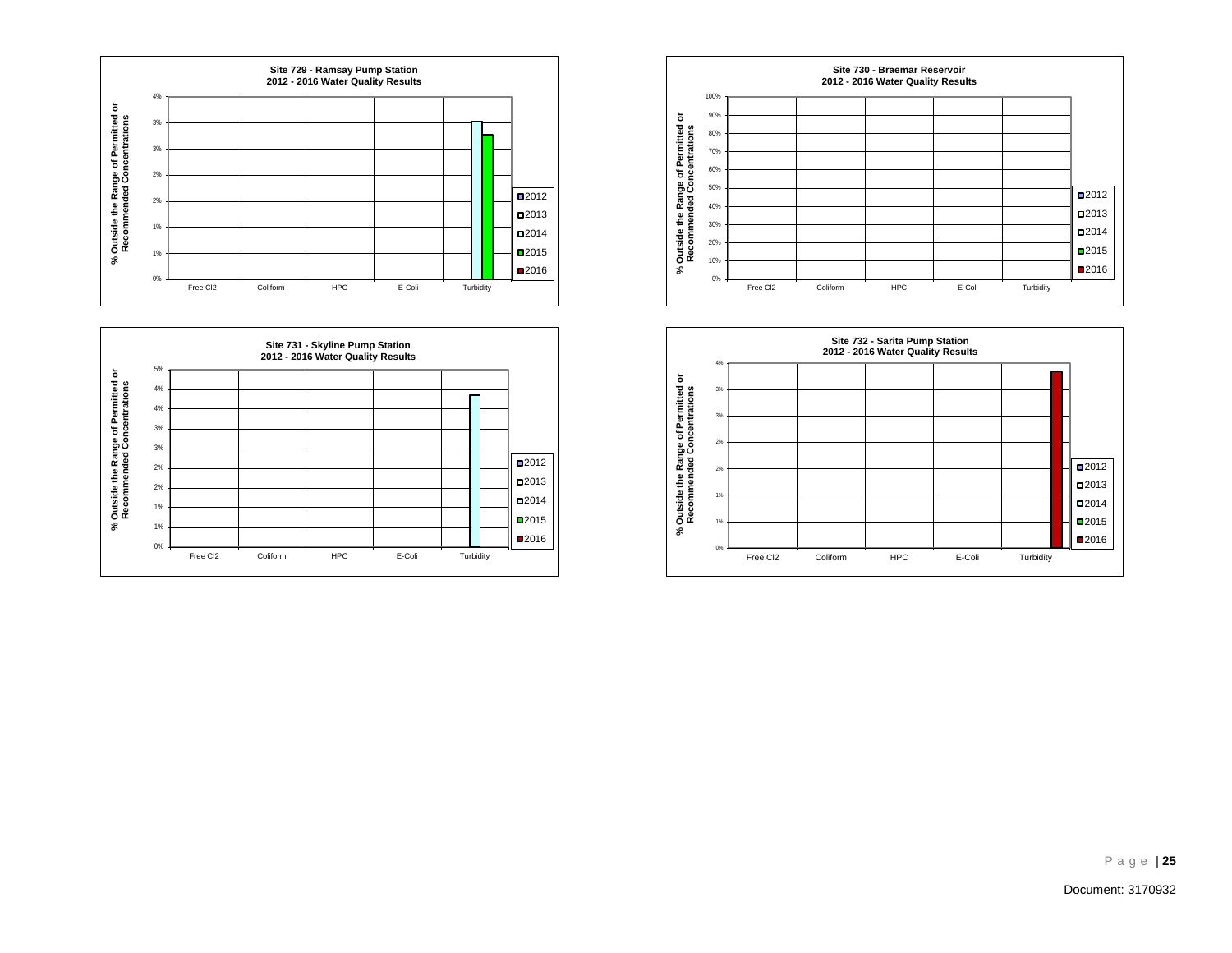





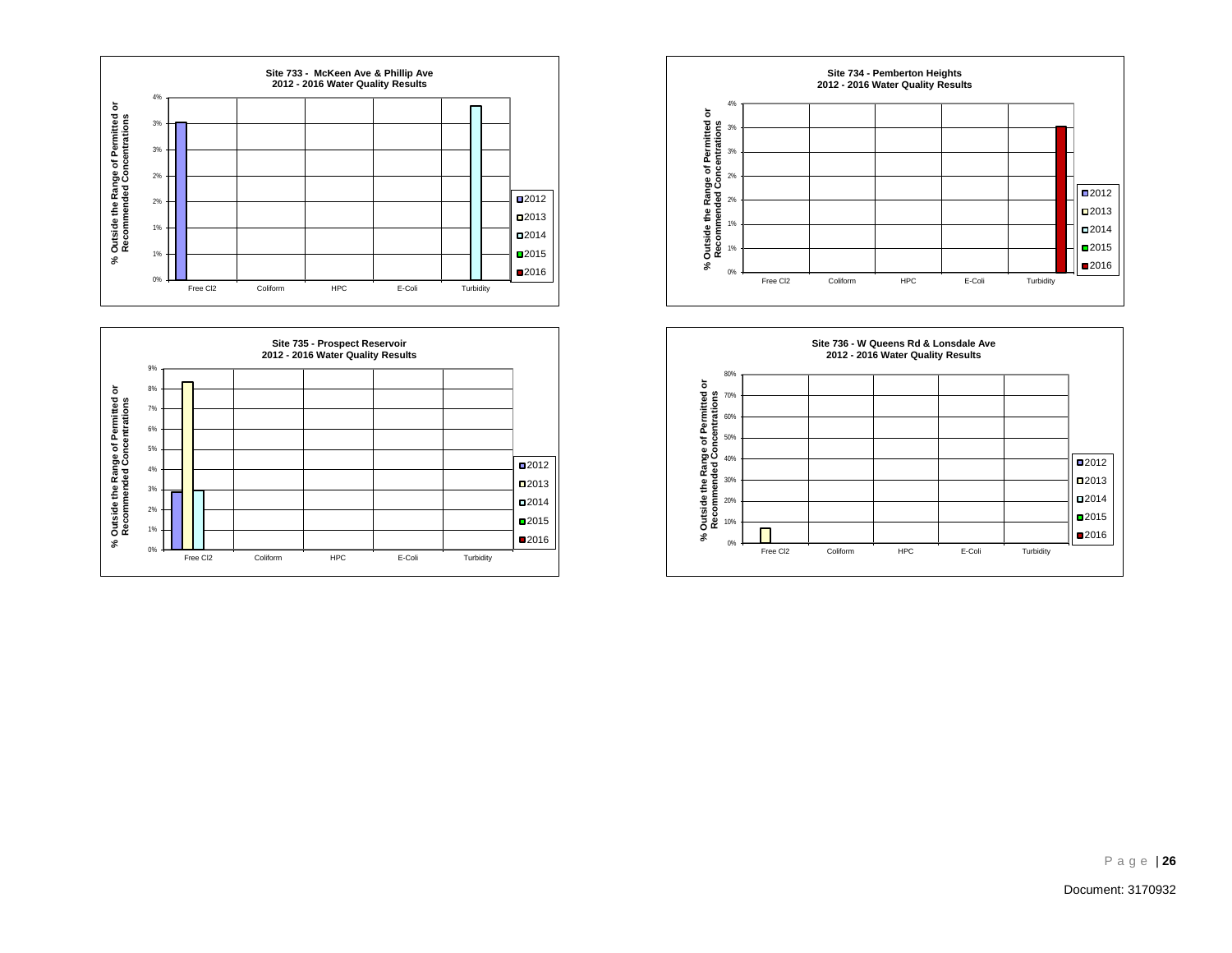





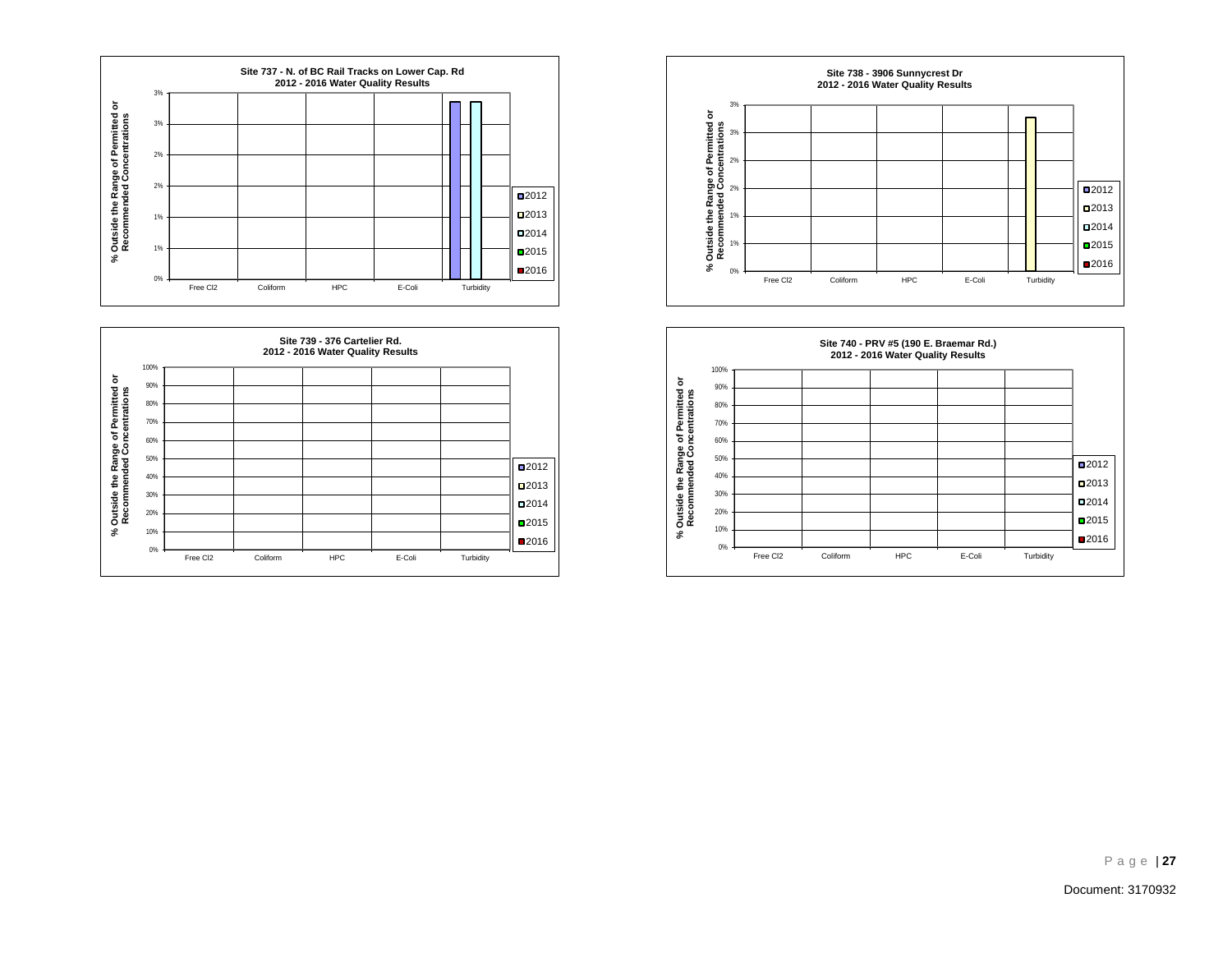





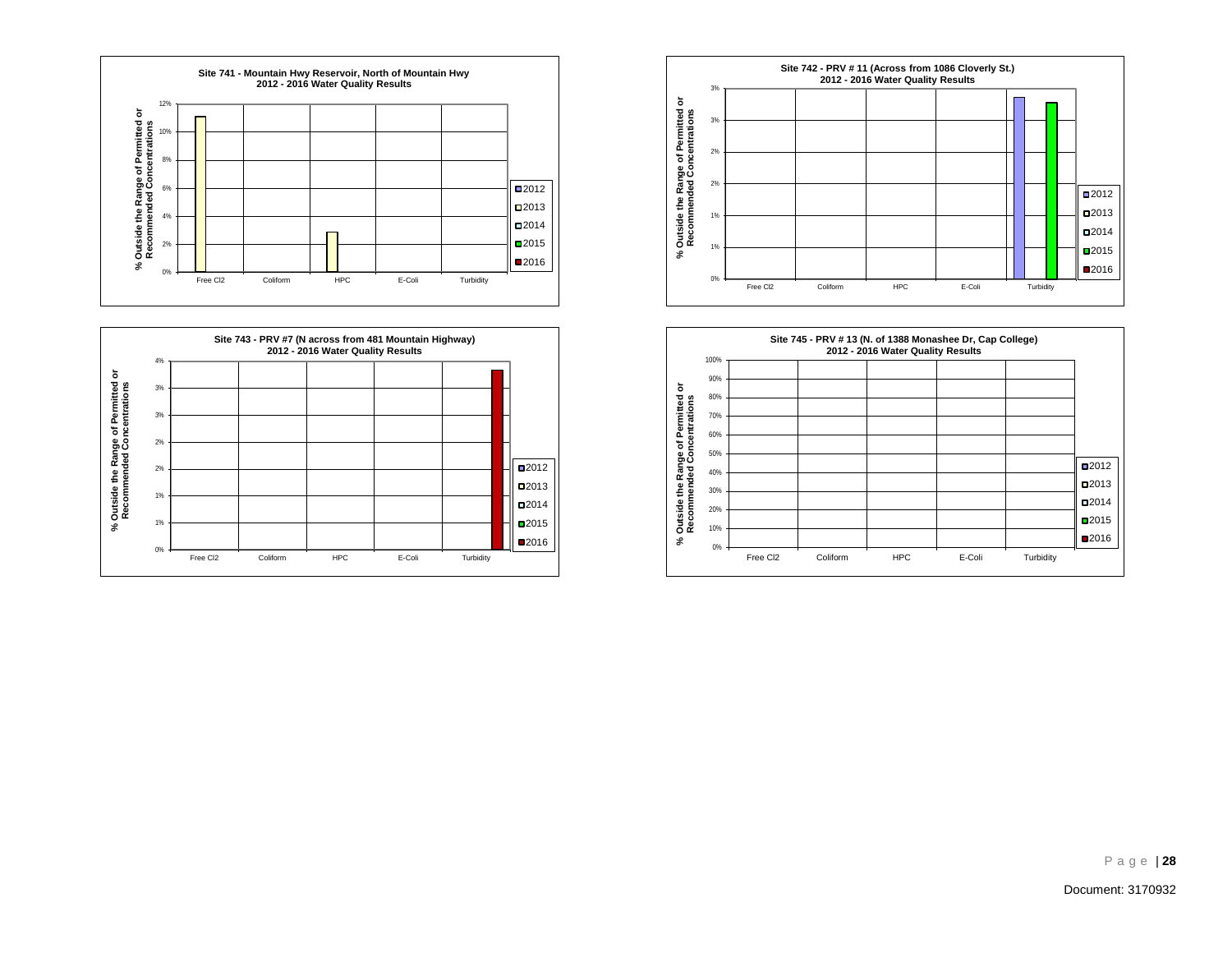





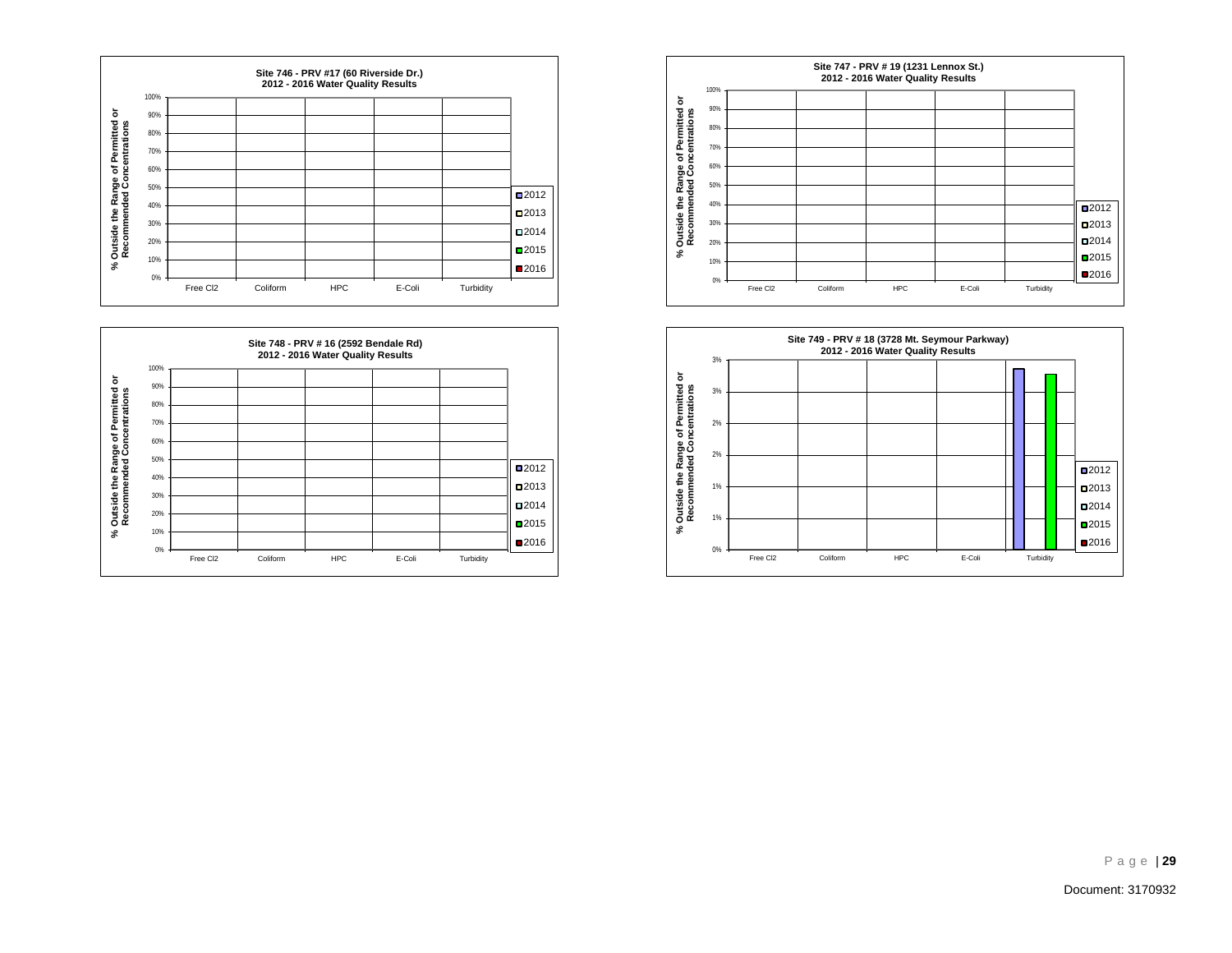





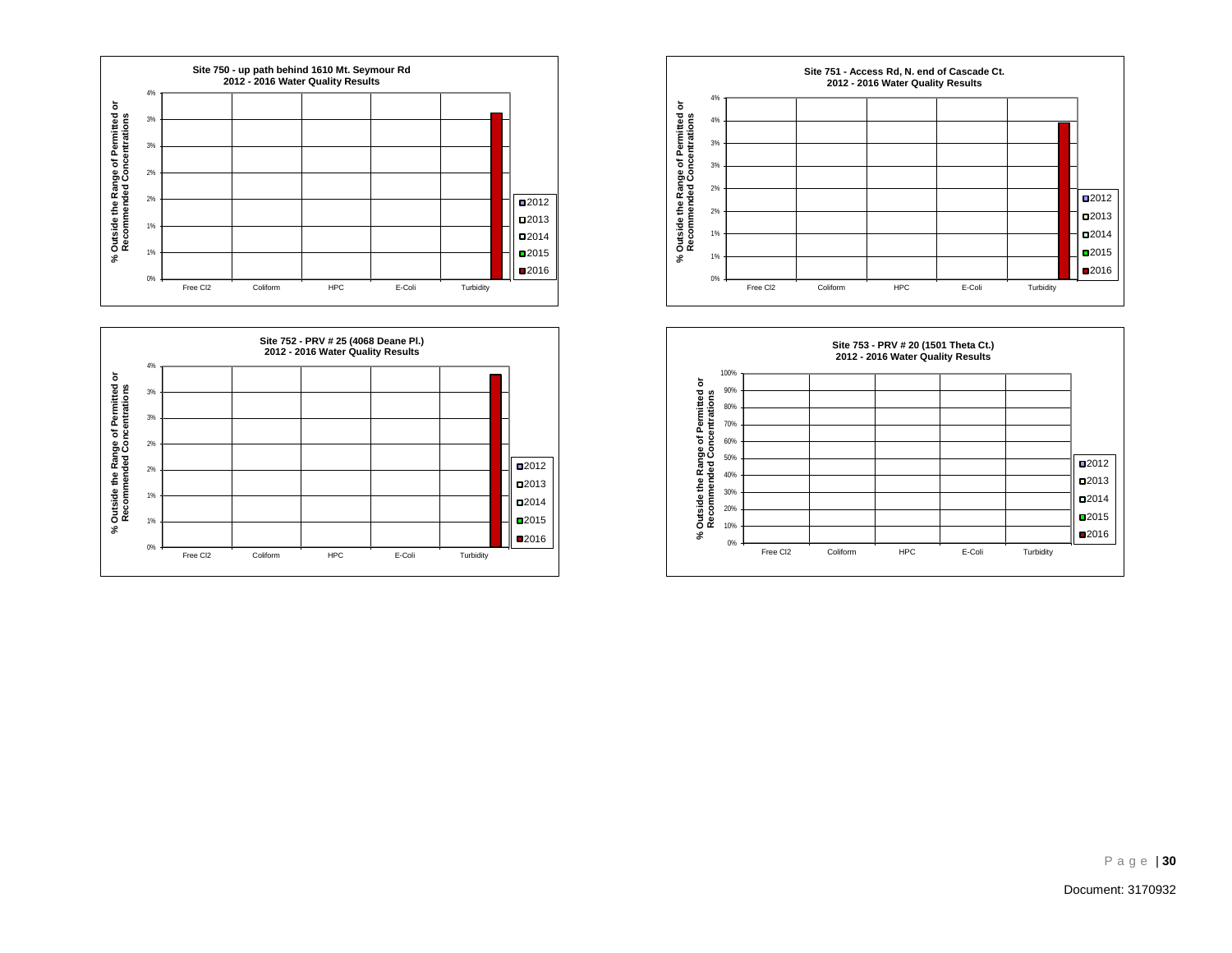





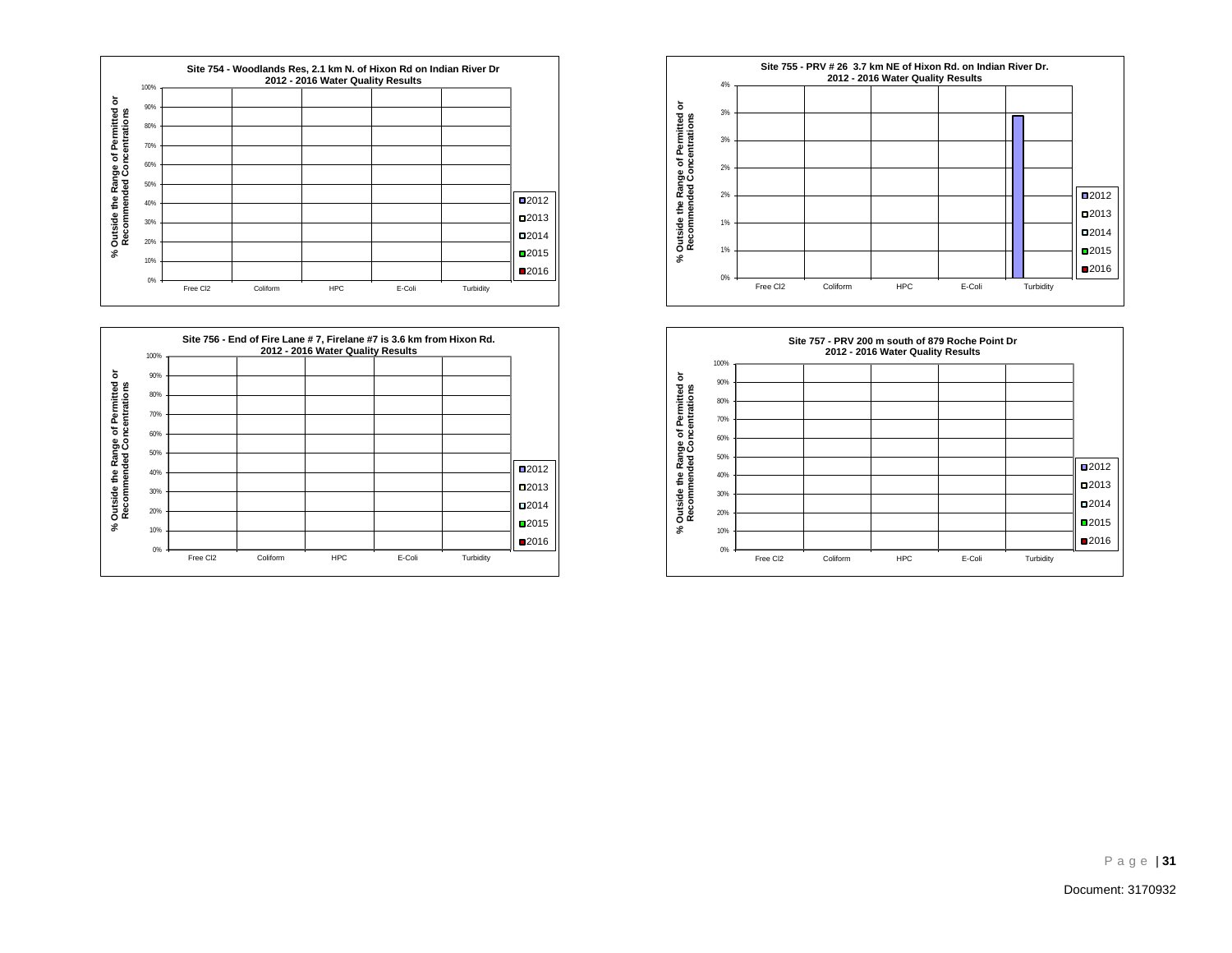